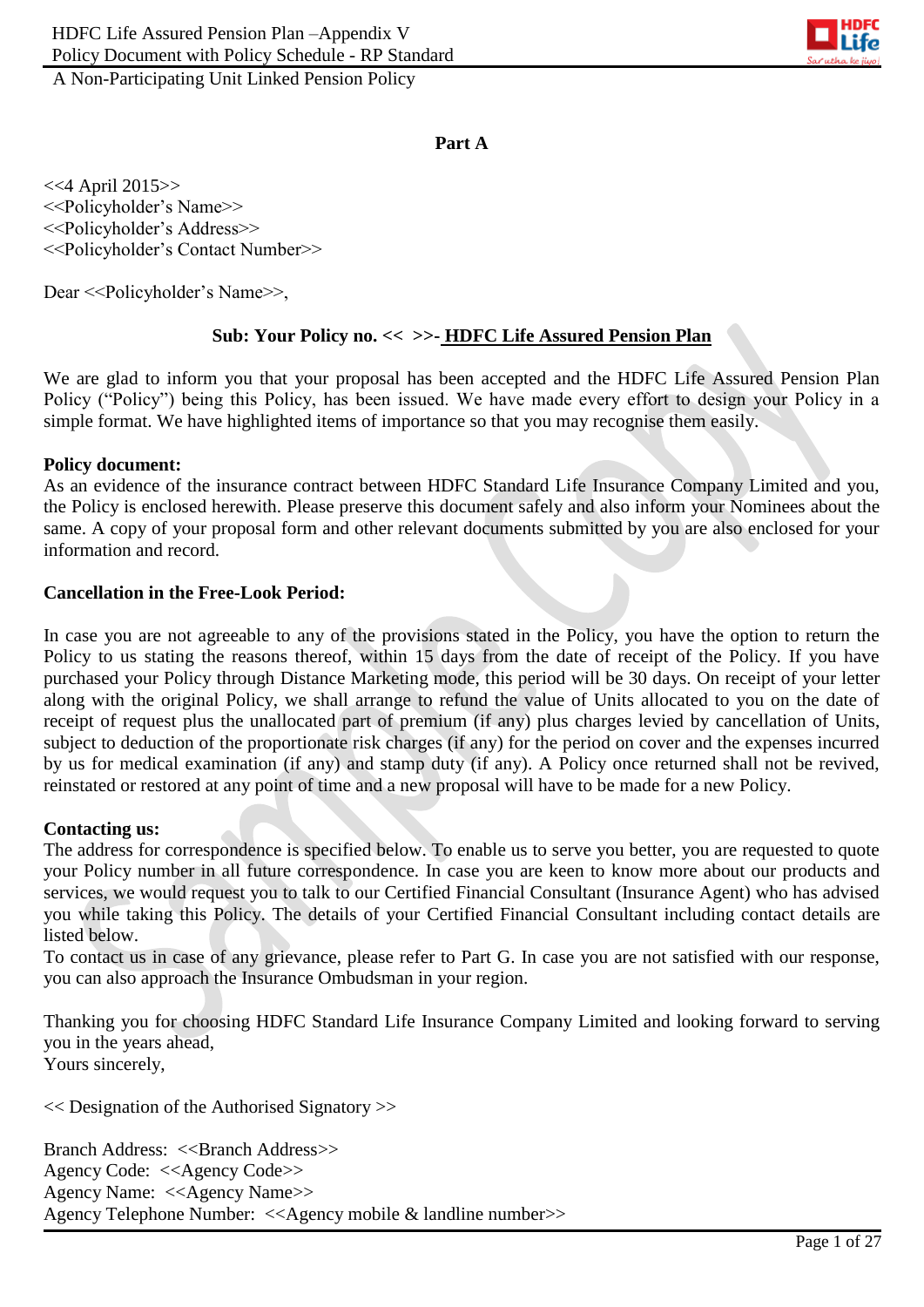

Agency Contact Details: <<Agency address>>

Address for Correspondence: HDFC Standard Life Insurance Company Limited, 11<sup>th</sup> Floor Lodha Excelus, Apollo Mills Compound, N.M. Joshi Marg, Mahalaxmi, Mumbai-400011. Registered Office: HDFC Standard Life Insurance Company Limited, Lodha Excelus, 13<sup>th</sup> Floor, Apollo Mills Compound, Mahalaxmi, Mumbai- 400 011.

Helpline number: 18602679999 (Local charges apply)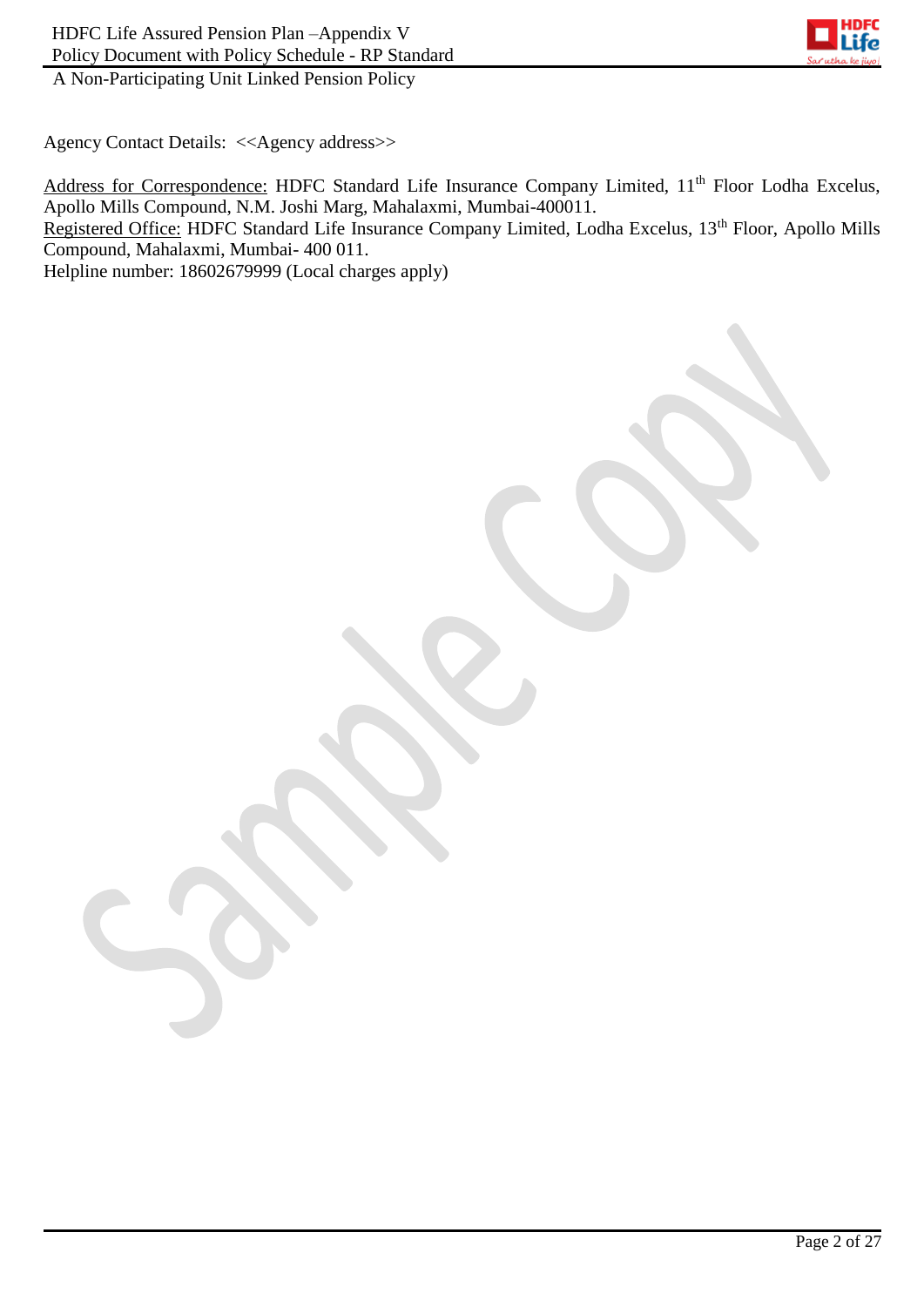

## **POLICY DOCUMENT- HDFC Life Assured Pension Plan**

#### **Unique Identification Number: <<101L109V03>>**

# **ALL UNIT LINKED POLICIES ARE DIFFERENT FROM TRADITIONAL INSURANCE POLICIES AND ARE SUBJECT TO DIFFERENT RISK FACTORS. IN THIS POLICY, THE INVESTMENT RISK IN THE INVESTMENT PORTFOLIO IS BORNE BY THE POLICYHOLDER.**

Your Policy is a  $\ll$  regular / limited  $\gg$  Premium paying non participating Unit Linked Pension Policy. This document is the evidence of a contract between HDFC Standard Life Insurance Company Limited and the Policyholder as described in the Policy Schedule given below. This Policy is based on the Proposal made by the within named Policyholder and submitted to the Company along with the required documents, declarations, statements, any response given to the Short Medical Questionnaire (SMQ) by the Life Assured, applicable medical evidence and other information received by the Company from the Policyholder, Life Assured or on behalf of the Policyholder("Proposal"). This Policy is effective upon receipt and realisation, by the Company, of the consideration payable as First Premium under the Policy. This Policy is written under and will be governed by the applicable laws in force in India and all Premiums and Benefits are expressed and payable in Indian Rupees.

*Please note that this is a Unit Linked Pension Policy where a significant part of the benefits can only be taken in regular instalments and not as a lump sum amount as per the applicable laws including but not limited to Income Tax Act 1961.*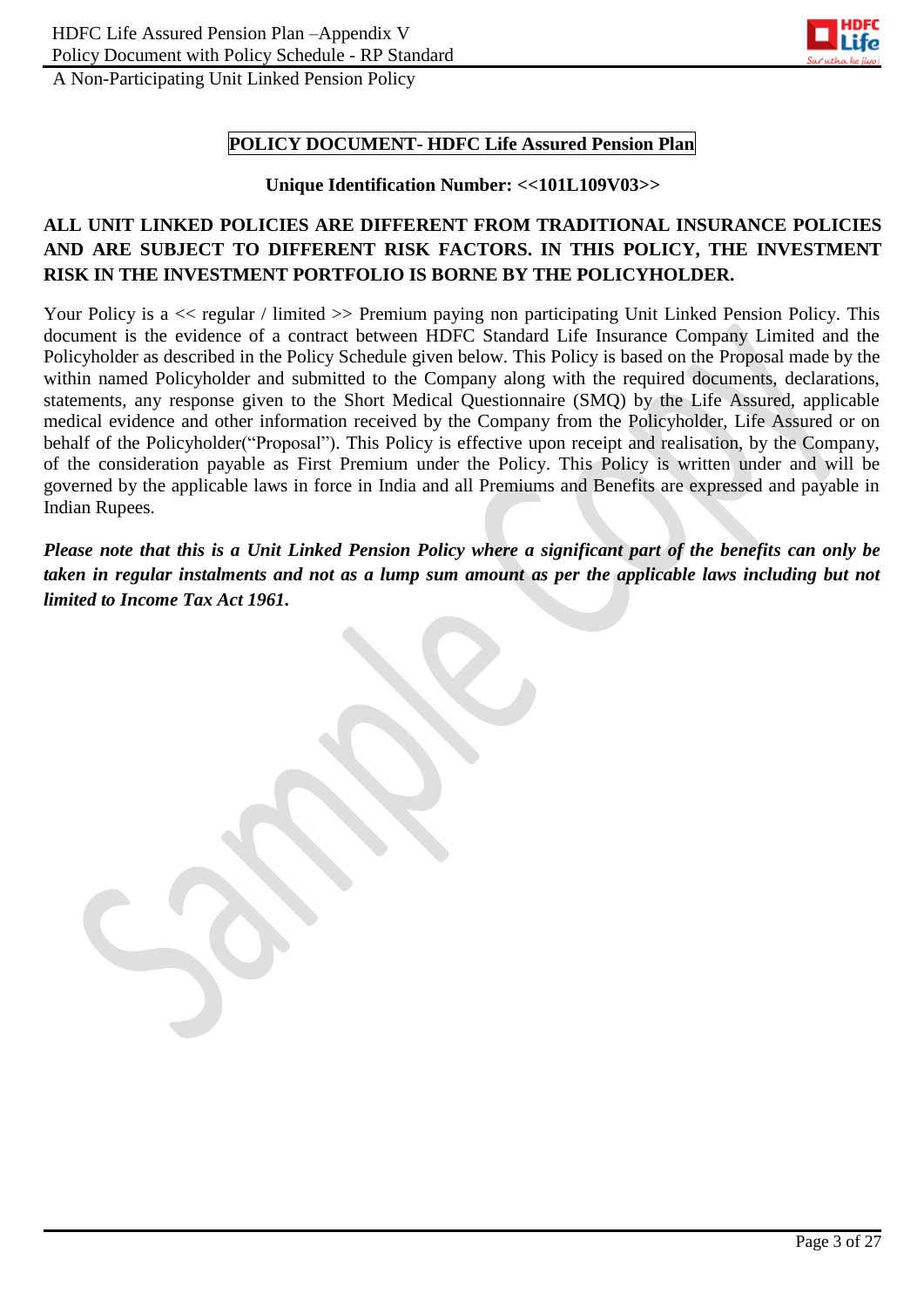

z,

# **POLICY SCHEDULE**

**Policy number: << >>**

**Client ID: << >>**

### **Policyholder Details**

| <b>Name</b>    |  |
|----------------|--|
| <b>Address</b> |  |

### **Life Assured Details**

| <b>Name</b>             | $<<$ >>             |  |
|-------------------------|---------------------|--|
| Date of Birth           | $<<$ dd/mm/yyyy >>  |  |
| Age on the Date of Risk | $<<$ >> years       |  |
| <b>Commencement</b>     |                     |  |
| <b>Age Admitted</b>     | $<<\text{Yes/N0}>>$ |  |

#### **Policy Details**

| <b>Date of Commencement of Policy</b> | $<<$ Date>>                                               |  |
|---------------------------------------|-----------------------------------------------------------|--|
| <b>Date of Risk Commencement</b>      | < <risk commencement="" date=""></risk>                   |  |
| Date of Issue/Inception of Policy     | $<<$ Issue Date>>                                         |  |
| <b>Premium Due Date(s)</b>            | $<<$ dd /month $>>$                                       |  |
| <b>Sum Assured</b>                    | <b>NIL</b>                                                |  |
| <b>Annualised Premium</b>             | $Rs. \ll \gg$                                             |  |
| <b>Policy Term</b>                    | $<< 10$ , 15 to 35 $>>$ years                             |  |
| <b>Premium Paying Term</b>            | $<<8/10/15$ >> years                                      |  |
| <b>Frequency of Premium Payment</b>   | << Annual / Half-Yearly / Quarterly / Monthly >>          |  |
| <b>Premium per Frequency of</b>       | $Rs. \ll \gg$                                             |  |
| <b>Premium Payment</b>                |                                                           |  |
| <b>Total Premium per Frequency of</b> | $Rs. \ll \gg$                                             |  |
| <b>Premium Payment</b>                |                                                           |  |
| <b>Grace Period</b>                   | $<< 15$ (for Monthly mode) 30 (for other modes) $>>$ days |  |
| <b>Expiry Date of Lock-in Period</b>  | $<< 5$ years from RCD $>>$                                |  |
| <b>Final Premium Due Date</b>         | $<<$ dd/mm/yyyy >>                                        |  |
| <b>Vesting Date</b>                   | $<<$ dd/mm/yyyy >>                                        |  |
| Policy issued on the basis of Short   |                                                           |  |
| <b>Medical Questionnaire (SMQ)</b>    | $<< \text{Yes/N0}>>$                                      |  |

### **Riders**

| <b>Rider Name</b>        | $<<$ $>>$                               |
|--------------------------|-----------------------------------------|
| <b>Rider Term</b>        | $\langle \langle \rangle \rangle$ vears |
| <b>Rider Sum Assured</b> | Rs. < <                                 |

# **NOMINATION SCHEDULE**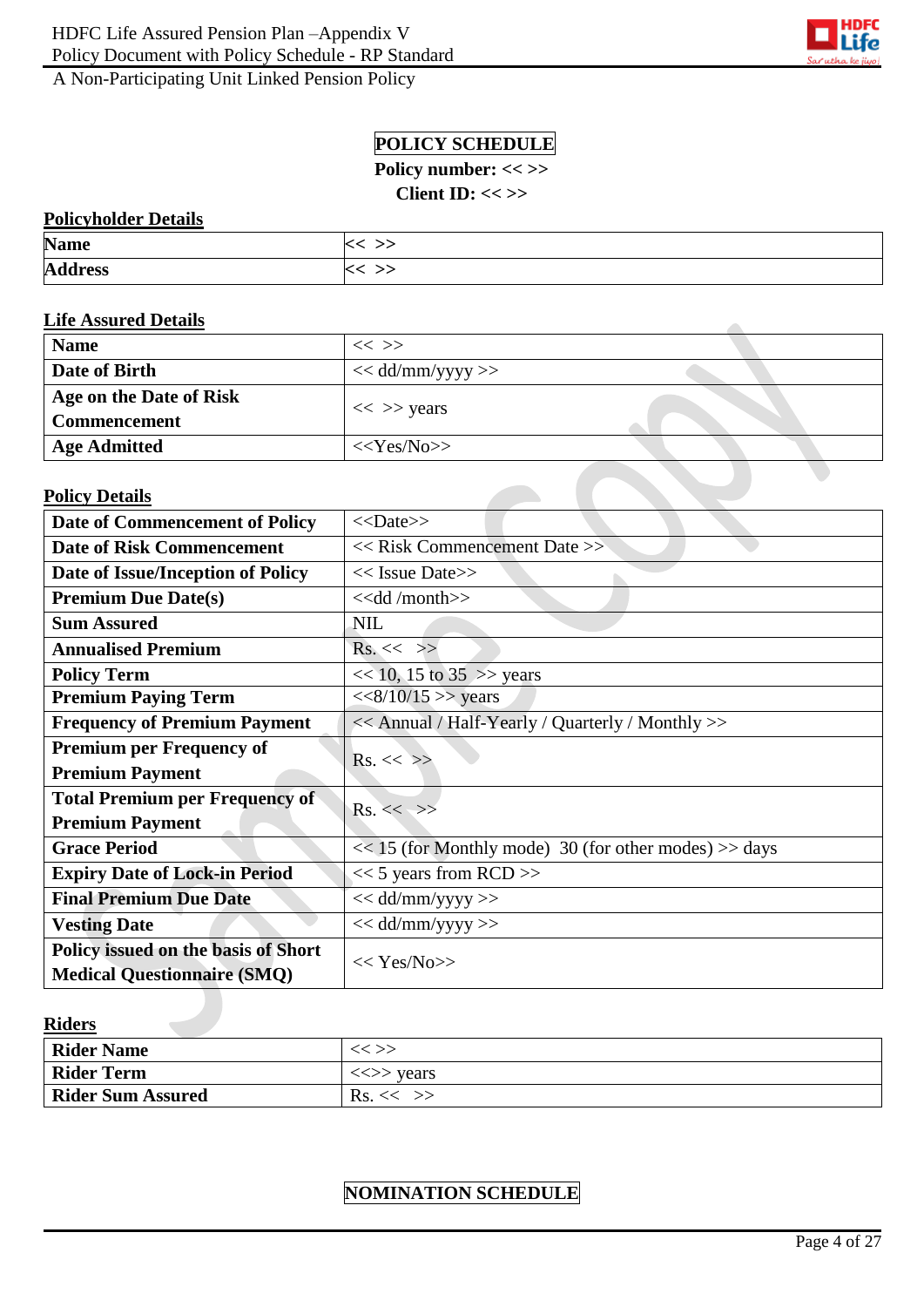

| <b>Nominee's Name</b>                                                   | $<<$ Nominee-1 $>>$  | $<<$ Nominee-2 $>>$ |
|-------------------------------------------------------------------------|----------------------|---------------------|
| Date of Birth of Nominee                                                | $<<$ dd/mm/yyyy >>   | $<<$ dd/mm/yyyy >>  |
| <b>Nomination Percentage</b>                                            | $<<$ >> %            | $<<$ >> %           |
| <b>Nominee's Address</b>                                                | $<<$ $>>$            | $<<$ >>             |
| <b>Appointee's Name</b><br>(Applicable where the nominee is a<br>minor) | $<<$ >>              |                     |
| Date of Birth of Appointee                                              | $<<$ dd/mm/yyyy $>>$ |                     |
| <b>Appointee's Address</b>                                              | $<<$ >>              |                     |

Signed at Mumbai on <<>>

For HDFC Standard Life Insurance Company Limited

Authorised Signatory

In case you notice any mistake, you may return the Policy document to us for necessary correction.

## **SPACE FOR ENDORSEMENTS**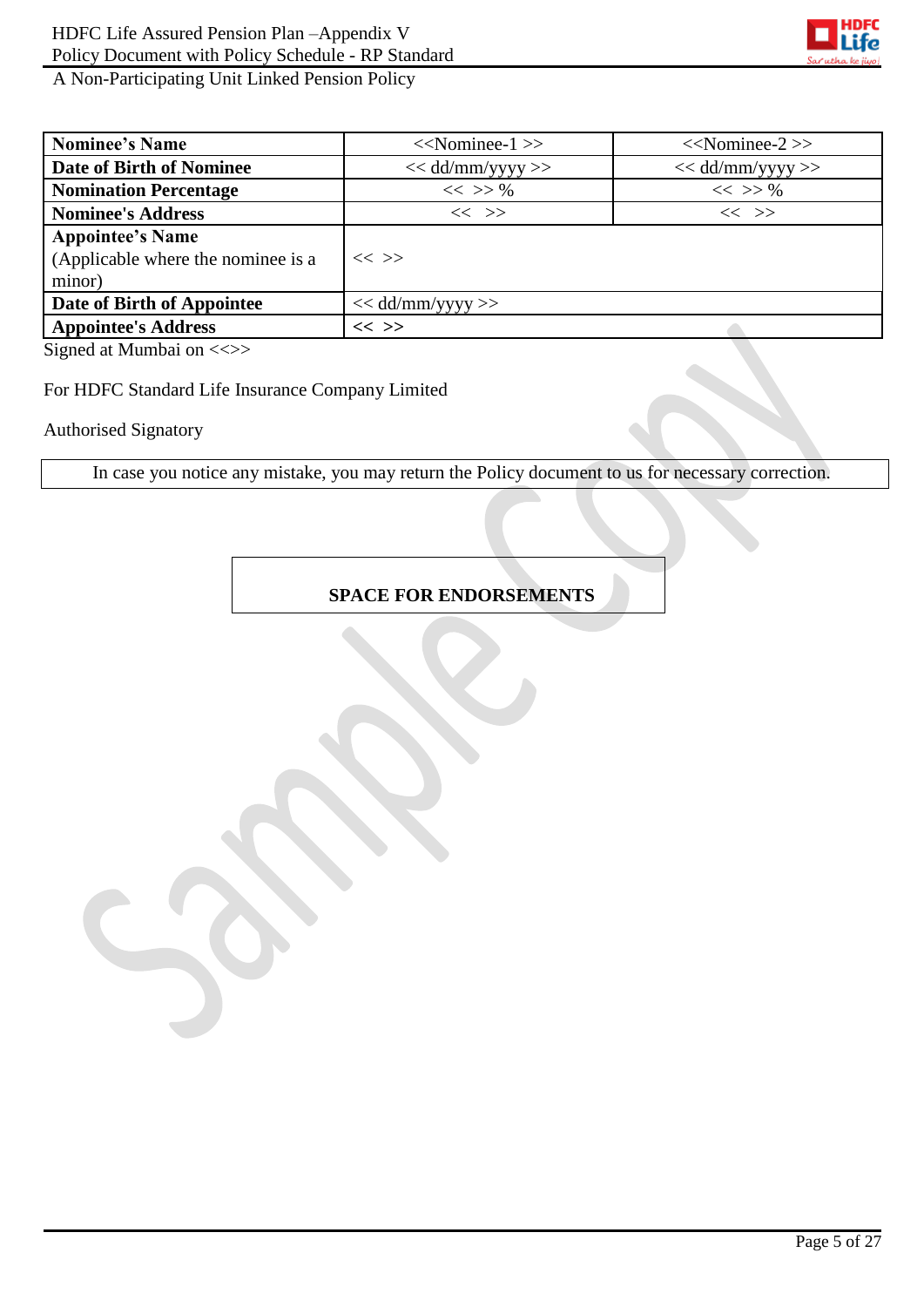Policy Document with Policy Schedule - RP Standard



A Non-Participating Unit Linked Pension Policy

## **Part B**

In this Policy, the following definitions shall be applicable:

- 1) *Accumulation Period* means the period for which, under this policy, the Premium(s) remain invested in the Fund(s).
- 2) *Appointee –* means the person named by you and registered with us in accordance with the Nomination Schedule, who is authorised to receive the Death Benefit under this Policy on the death of the Life Assured while the Nominee is a minor.
- 3) *Assignee*  means the person to whom the rights and benefits under this Policy are transferred by virtue of assignment under Section 38 of the Insurance Act, 1938 as amended from time to time.
- 4) *Authority/ IRDAI* means Insurance Regulatory and Development Authority of India;
- 5) *Charges -* means or refers to Fund Management Charge, Investment Guarantee Charge, Miscellaneous Charge and Statutory Charge.
- 6) *Company, company, Insurer, Us, us, We, we, Our, our* – means or refers to HDFC Standard Life Insurance Company Limited.
- 7) *Cut-off time*  Is the time by which we must have accepted your instructions to invest in, or encash Units from a Fund, for us to invest in or encash Units at the associated valuation time. As per Regulations, the current Cut-off time is 3.00 p.m.
- 8) *Date of Risk Commencement -* means the date, as stated in the Policy Schedule, on which the insurance coverage under this Policy commences.
- 9) *Frequency of Premium Payment –* means the period, as stated in the Policy Schedule, between two consecutive Premium due dates for the Policy.
- 10) *Funds* means each of the Funds earmarked by the Company for unit linked business and available to this product
- 11) *Fund House:* pension fund administrator who had transferred the accumulated pension pot of the Policyholder to HDFC Life QROPS
- 12) *Fund Value, Unit Fund Value* means the value obtained by multiplying the number of Units allocated to your Policy by the corresponding price of the Units.
- 13) *Life Assured* means the person as stated in the Policy Schedule on whose life the contingent events have to occur for the Benefits to be

payable. The Life Assured may be the Policyholder.

- 14) *Nominee(s)-* means the person named by you and registered with us in accordance with the Nomination Schedule, who is authorised to receive the Death Benefit under this Policy, on the death of the Life Assured.
- 15) *Policyholder, You, you, your* means or refers to the Policyholder stated in the Policy Schedule.
- 16) *Policy Term*  means the term of the Policy as stated in the Policy Schedule.
- 17) *Premium(s)* means an amount stated in the Policy Schedule, payable by you to us for every Policy Year by the due dates, and in the manner stated in the Policy Schedule, to secure the benefits under this Policy, excluding applicable taxes, cesses or levies
- 18) *Premium Paying Term –* means the period as stated in the Policy Schedule, in years, over which Premiums are payable.
- 19) *Regulations* **–** means IRDAI (Linked Insurance Products) Regulations, 2013
- 20) *Revival of Policy* means restoration of the Policy, which was discontinued due to the non-payment of Premium, by the Company with all the benefits mentioned in the Policy document, with or without rider benefits, if any, upon the receipt of all the Premiums due and other charges/late fee, if any, as per the terms and conditions of the Policy, upon being satisfied as to the continued insurability of the insured on the basis of the information, documents and reports furnished by the Policyholder.
- 21) *Revival Period*  means the period of two consecutive years from the date of discontinuance of the Policy, during which period the Policyholder is entitled to revive the Policy, which was discontinued due to the non-payment of Premium, in accordance with the terms of Revival of a Policy.
- 22) *Surrender* means complete withdrawal/ termination of the entire Policy.
- 23) *Units* means a specific portion or a part of the underlying segregated unit linked Fund which is representative of the Policyholder's entitlement in such Funds i.e. the number of Units that are allocated basis applicable Unit Prices and amount of Premium net of Charges.
- 24) *Unit Price* means the Net Asset Value (NAV) per Unit of the investment linked Fund.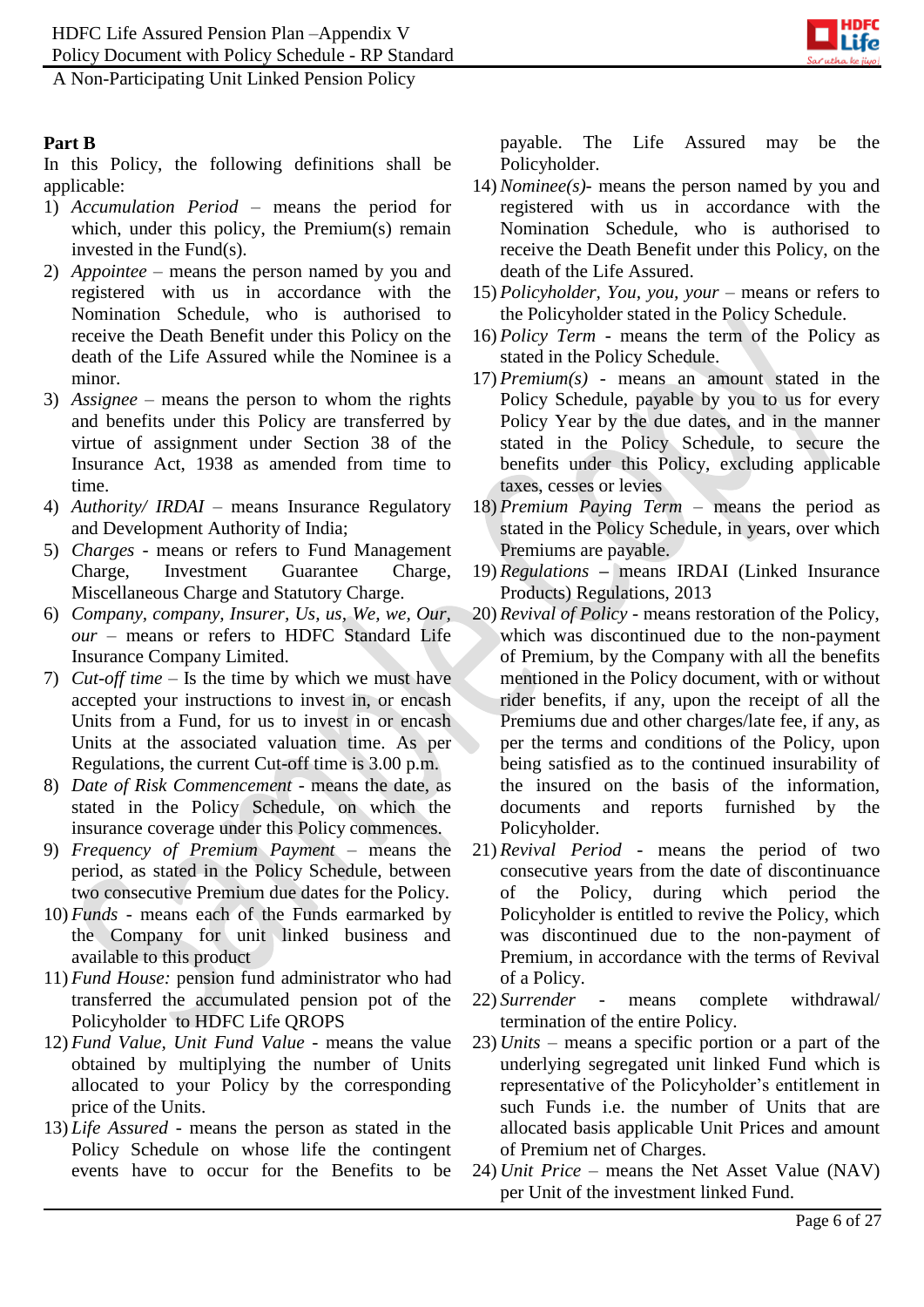

25) *Vesting Date –* means the date stated in the Policy Schedule, on which the Policy Term expires.

## **Part C**

# **1. Benefits**

- (1) *Vesting Benefit –* Upon survival of the Life Assured till the Vesting Date and provided all due Premiums which have fallen due have been paid or the policy is in the paid-up status, the Vesting Benefit amount payable shall be the higher of the following:
	- i. Assured Vesting Benefit (as specified below), or
	- ii. Unit Fund Value

Assured Vesting Benefit =  ${101\% + 1\% * (Policy)}$ Term – Premium Paying Term)}\*Total Premiums paid till date

The Assured Vesting Benefit will be calculated based on the Policy Term chosen at the inception of the Policy.

- (2) On the Vesting Date the Policyholder may extend the Accumulation Period/deferment period. In case the Accumulation Period is extended, all benefits will remain unchanged.
- (3) *Death Benefit* Upon death of the Life Assured before the Vesting Date and provided all due Premiums which have fallen due have been paid or the policy is in the paid-up status, the Death Benefit amount payable shall be the higher of the following:
	- (i). Assured Death Benefit (as specified below), or
	- (ii).Unit Fund value

Assured Death Benefit = 105% \* Total Premiums paid till date

The Death Benefit is subject to the exclusions set out in Part F Clause 1 (Exclusions).

Upon the payment of the Vesting Benefit or the Death Benefit, whichever is earlier, the Policy terminates and no further Benefits are payable.

- (4) Pension Multipliers: Loyalty Additions (1% of the average Fund Value) will be added to the Fund Value every alternate year starting from the end of 11<sup>th</sup> Policy year for all policies. The average Fund Value shall be calculated based on the Fund Values at the end of the Policy month, for the immediately preceding 24 Policy months.
- (5) For details on the Annuitisation Provisions, please refer to Clause 8 in Part D.
- **2. The recipients of Benefits under this Policy shall be as specified below:**
- (i) Death Benefit shall be payable to the registered nominee(s), if the Policyholder and the Life Assured are the same; or to the Policyholder if the Life Assured is other than the Policyholder.
- (ii) All other Benefits shall be payable to the Policyholder provided the Policyholder is alive.
- (iii)In case of any unique situation or doubt the Company's decision will be final and binding.

### **3. Payment and cessation of Premiums**

- (1) The first Premium must be paid along with the submission of your completed application. Subsequent Premiums are due in full on the due dates as per the Frequency of Premium Payment set out in your Policy Schedule.
- (2) Premiums under the Policy can be paid on yearly, half-yearly, quarterly or monthly basis as per the chosen Frequency of Premium Payment and as set out in the Policy Schedule or as amended subsequently.
- (3) Collection of advance Premium under this Policy shall not be allowed except in the following cases:
	- a. If you have chosen monthly Frequency of Premium Payment, we shall collect first 3 months Premium in advance on the Date of Commencement of Policy, as a prerequisite to allow monthly mode of Premium payment.
	- b. The Premium due is accepted 30 days before the Premium Due Date. However, the commission shall only be paid on Premium Due Date.
- (4) Any Premiums paid before the Premium Due Date will be deemed to have been received on the Due Date for that Premium. No Units will be allocated before reaching the respective due dates, for the Premiums which are paid before the due date.
- (5) A Grace Period of not more than 30 days, where the mode of payment of Premium is other than monthly, and not more than 15 days in case of monthly mode, is allowed for the payment of each renewal Premium after the first Premium. We will not accept part payment of the Premium.
- (6) A Premium will be deemed to remain unpaid if the Premium amount has not been realised by us. If any Premium remains unpaid after the expiry of Grace Period we will send you a Revival Letter. If we do not receive the Premiums due within the date specified in the revival letter, all risk covers will cease and your Policy will be discontinued as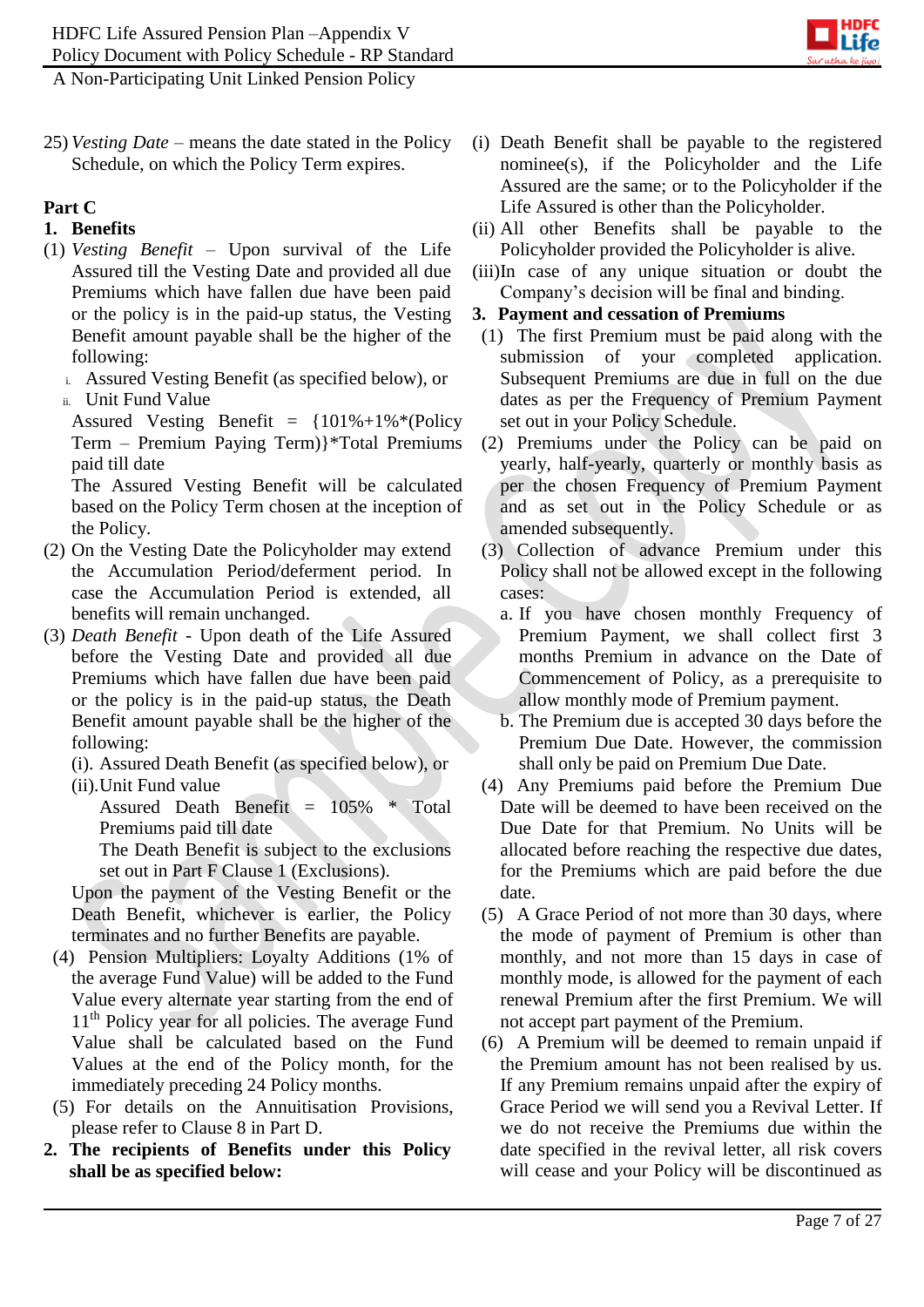

described under Part D Clause 1 (Policy Discontinuance and Revival).

- (7) Premiums are payable by you without any obligation on us to issue a reminder notice to you.
- (8) Where the Premiums have been remitted otherwise than in cash, the application of the Premiums received is conditional upon the realisation of the proceeds of the instrument of payment, including electronic mode.

**4. Non-negative Claw-back Additions** This will be as per relevant IRDAI guidelines issued from time to time. Currently, the applicable guideline is Section 37 (d) of the Regulations which states the following:

In the process to comply with the reduction in yield, the Company may arrive at specific nonnegative claw-back additions, if any, to be added to the Unit Fund Value, as applicable, at various durations of time.

# **Part D**

## **1. Policy Discontinuance and Revival**

- *Discontinuance before the completion of five Policy years*
- (1)If the Premiums due on your Policy are not paid before the expiry of the Grace Period, a notice will be issued to you within 15 days from the expiry of the Grace Period containing the following options:
	- i. to revive the Policy within a period of 2 years from the date of discontinuance, or
	- ii. to completely withdraw from the Policy without any risk cover.

The option chosen by you should be communicated to us within 30 days of receipt of such notice. During this period the Policy is deemed to be in-force with risk cover as per terms and conditions of the Policy and all Charges as specified in the Part E will continue to be deducted on the Policy during this period.

If you do not exercise the aforesaid option within the 30 days notice period, the treatment shall be as per "Withdrawal" option mentioned below."

(2) The treatment under the two above mentioned options is specified below:

| Option  | Treatment                             |  |
|---------|---------------------------------------|--|
| Revival | • The revival shall be subject to the |  |
|         | terms and conditions that we may      |  |
|         | specify from time to time including   |  |
|         | payment of all due and unpaid         |  |
|         | Premiums and underwriting             |  |

| Option              | Treatment                                                           |
|---------------------|---------------------------------------------------------------------|
|                     | approval.                                                           |
|                     | • At the time of revival:                                           |
|                     | a) We shall collect all due and                                     |
|                     | unpaid Premiums without                                             |
|                     | charging any interest or fee.                                       |
|                     | b) We shall levy Policy                                             |
|                     | Administration Charge and                                           |
|                     | Premium Allocation Charge as                                        |
|                     | applicable during the                                               |
|                     | discontinuance period.                                              |
|                     | c) We shall add back to the Fund,                                   |
|                     | the discontinuance charges                                          |
|                     | deducted at the time of                                             |
|                     | discontinuance of Policy                                            |
|                     | d) Risk cover will be restored and                                  |
|                     | Your Policy's 'Discontinued                                         |
|                     | Policy Fund' value shall be                                         |
|                     | reallocated to the investment                                       |
|                     | Funds in the proportion as                                          |
|                     | applicable on the date of revival                                   |
|                     | based on prevailing Unit Prices.                                    |
| Withdrawal          | The risk cover will cease<br>$\bullet$                              |
|                     | immediately and your Policy will be                                 |
|                     | discontinued.                                                       |
|                     | • The Unit Fund Value as on the Date                                |
|                     | of Discontinuance less the                                          |
|                     | Discontinuance Charge as specified                                  |
|                     | in the Part E will be moved to                                      |
|                     | 'Discontinued Policy Fund'.                                         |
|                     | The proceeds from the                                               |
|                     | 'Discontinued Policy Fund' for                                      |
|                     | your Policy will be payable as per                                  |
|                     | On Discontinuance' section of                                       |
|                     | Clause 8 of Part D on the                                           |
| The Funda in<br>(2) | completion of the Lock-in Period.<br>Discontinued Delioy Fund' will |

- (3) The Funds in 'Discontinued Policy Fund' will earn a minimum guaranteed interest rate of 4% per annum. The excess income earned in the discontinued fund over the minimum guaranteed interest rate shall also be apportioned to the Discontinued Policy Fund in arriving at the proceeds of the discontinued Policies and shall not be made available to the shareholders. A Fund Management Charge of 0.50% p.a., charged daily, will be levied on the Discontinued Policy Fund.
- (4) In the instances where the revival period is not completed at the end of the Lock-in Period, the notice issued to you within 15 days from the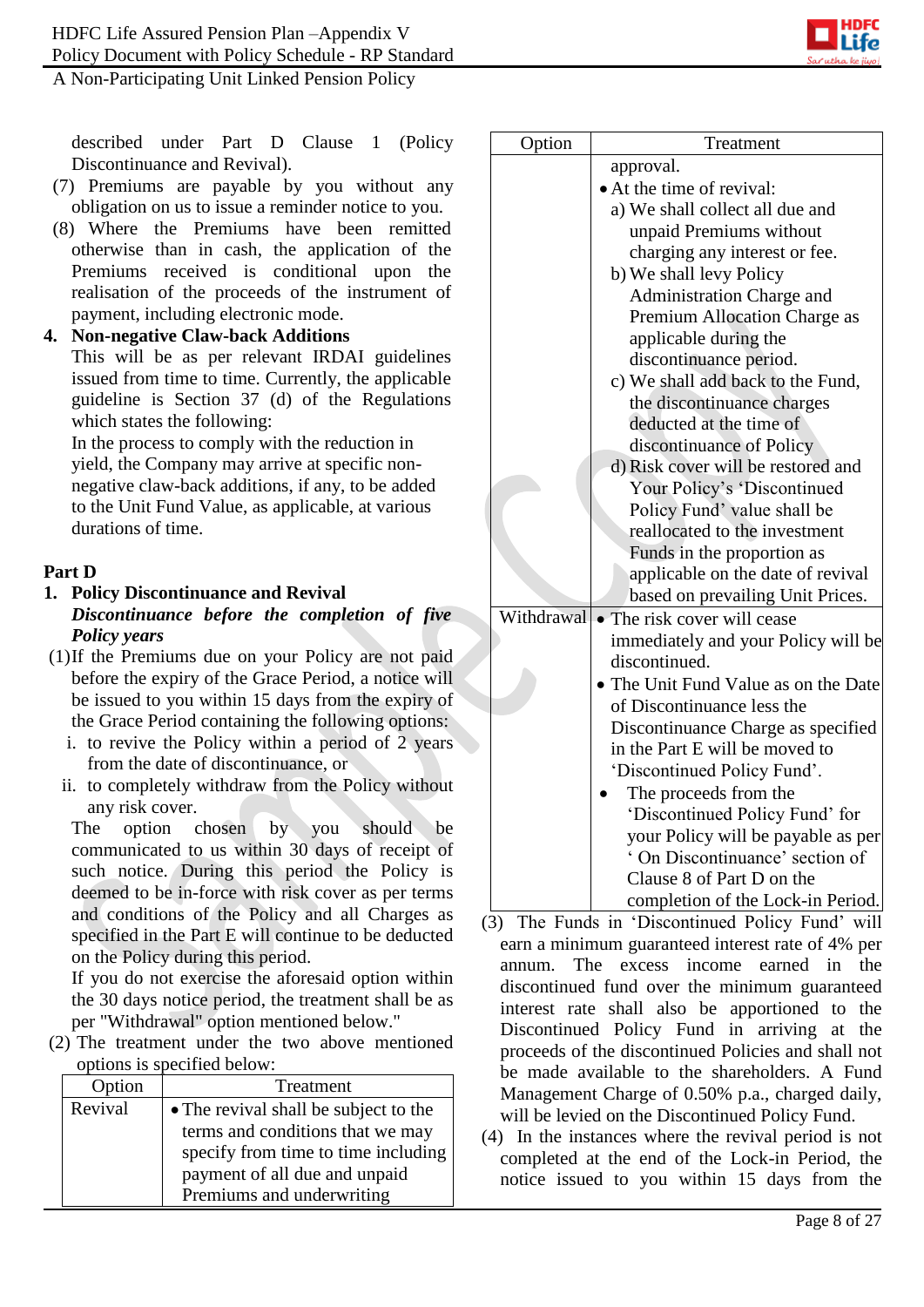

expiry of the Grace Period will contain the options as specified in Clause (1) above as well as an additional option of receiving the proceeds at the end of the Lock-in Period or revival period, whichever is later. However, if the Policyholder does not exercise any option, the default option is withdrawal and payment of proceeds at the end of lock-in period.

- (5) The treatment for Clause (4) above is specified below:
	- a. If you choose to revive the Policy, the treatment for revival is as specified in Clause (2). The Fund Value shall continue to remain in the 'Discontinued Policy Fund' until the Policy is revived or until the end of the revival period, whichever is earlier. If the Policy is not revived within two years of the revival period, the proceeds of the Discontinued Policy Fund shall be paid out at the end of the revival period.
	- b. If you choose to completely withdraw from the Policy without any risk cover, the treatment shall be as specified in Clause (2).
	- c. If you choose to receive the proceeds at the end of the Lock-in Period or revival period whichever is later, the treatment shall be as per (a) above.
- (6) Upon payment of the proceeds from Discontinued Policy Fund, your Policy shall terminate and no further Benefits shall be payable under your Policy.

## *Discontinuance on or after the completion of five Policy years*

### *The following provisions are applicable only for policies where the premium paying term is more than 5 years.*

- (1) If the Premiums due on your Policy are not paid before the expiry of the Grace Period, a notice will be issued to you within 15 days from the expiry of the Grace Period containing the following options:
	- to revive the Policy within a period of 2 years from the date of discontinuance of Premiums, or
	- to completely withdraw from the Policy without any risk cover, or
	- to convert the Policy into a paid-up Policy.
- (2) The option chosen by you should be communicated to us within 30 days of receipt of such notice. During this notice period as well as the revival period the Policy is deemed to be inforce with risk cover as per terms and conditions of the Policy and all Charges as specified in the

Part E will continue to be deducted on the Policy during this period.

- (3) If you do not exercise the aforesaid option within the 30 days notice period, the Policy shall be deemed to be withdrawn and the proceeds shall be paid out to the Policyholder. If the Policyholder opts to revive the Policy, but does not revive before the completion of the revival period, the Policy shall get surrendered automatically upon the completion of the revival period and the surrender benefit as specified in Clause 2 (Surrender) shall become payable.
- (4) The treatment under the above mentioned options mentioned is specified below:
	- a. If you choose to revive the Policy, the revival shall be subject to the terms and conditions that we may specify from time to time including payment of all due and unpaid Premiums and underwriting approval.
	- b.If you choose to completely withdraw from the Policy without any risk cover, the Policy shall be surrendered and surrender benefit as per Clause 2 (Surrender) shall be payable.
	- c. If you choose to convert the Policy into a paid-up Policy, your policy will continue as per the policy terms and conditions and Charges as specified in Part E Clause 1 (Charges).

After the payment of the discontinuance benefit, the Policy shall terminate and no further benefits shall be payable under the Policy.

# **2. Surrender**

- (1) Policy may be surrendered at any time. Subject to Clause 8(3) the amount payable will be the Unit Fund Value on surrender less the Discontinuance Charge as specified in the Part E. If the Policy is surrendered before the completion of five Policy years, the amount will be moved to the Discontinued Policy Fund which will earn a minimum guaranteed interest rate as specified by the IRDAI. The current minimum guaranteed rate of interest specified by the IRDAI is 4% p.a. A Fund Management Charge at the rate of 0.50% p.a., charged daily, will be levied on the 'Discontinued Policy Fund'. The Fund Value corresponding to the Discontinued Policy Fund will be paid out on completion of the five year Lock-in Period.
- (2) If the Policy is surrendered on or after the completion of the five Policy years, the Fund Value will be payable immediately.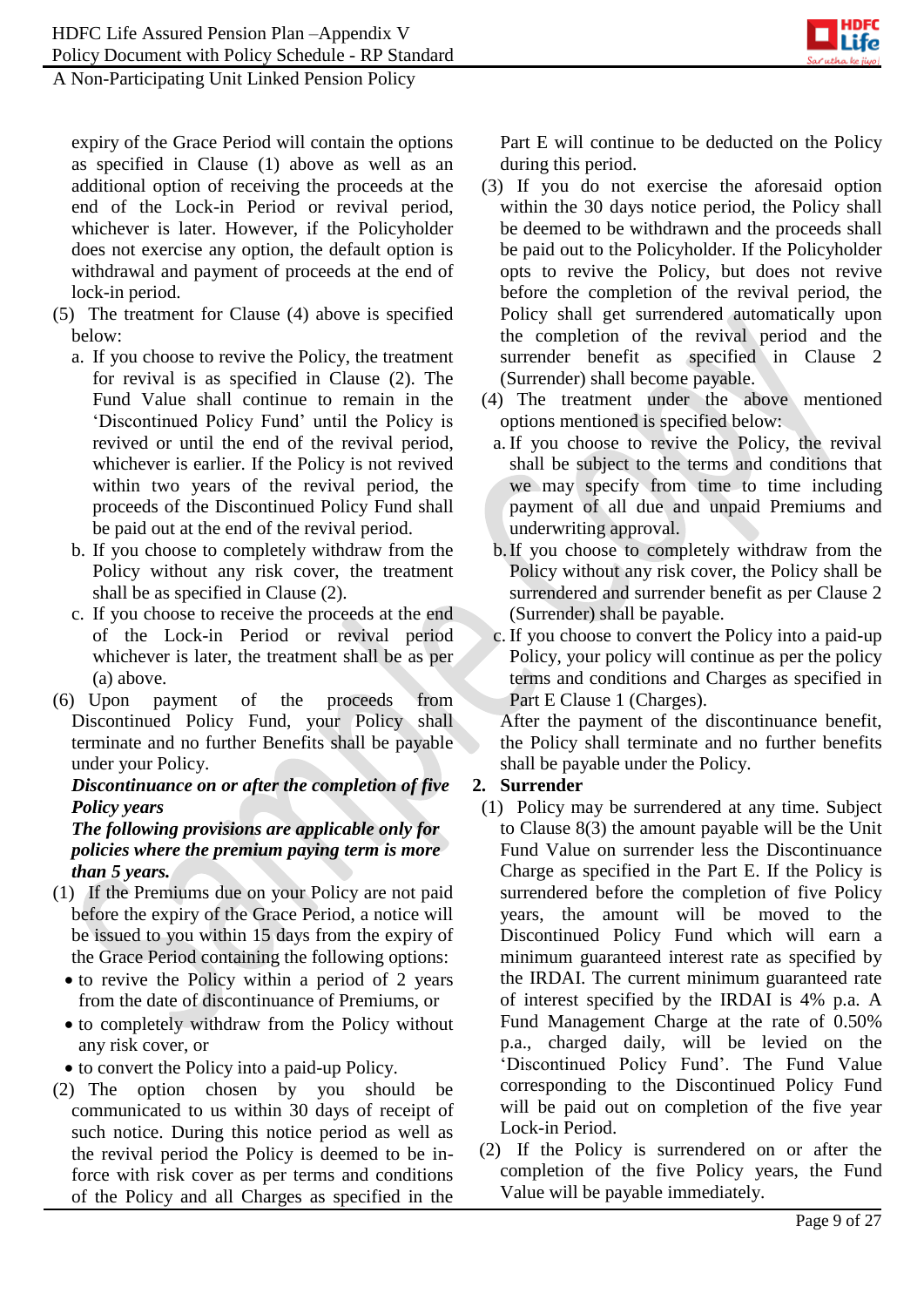

- (3) In case of death of the Life Assured before the Surrender Benefit has been paid, we will pay the amount in the Discontinued Policy Fund to the claimants immediately on receipt of all relevant documents in support of the claim.
- (4) Once any surrender payment has been made, the Policy shall terminate and no further benefits are payable.
- **3. Fund Switches**: Not applicable
- **4. Partial Withdrawals:** Not applicable
- **5. Single Premium Top-Up:** Not applicable
- **6. Settlement Option:** Not applicable
- **7. Premium Redirection:** Not applicable
- **8. Annuitisation Provisions:**

Where an annuity has to be purchased from the policy proceeds, this can be done by purchasing any annuity product offered by the Company at the time of the annuitisation of the proceeds.

The annuitisation provisions are set out below:

- (1) On Death The following options shall be available:
	- i. To utilise the Death Benefit, fully or partly, for purchasing an immediate annuity product from us at the then prevailing annuity rate offered; or
- ii. To withdraw the entire Death Benefit.
- (2) On Vesting The following options shall be available:
	- i. To commute to the extent allowed under the Income Tax laws and to utilise the residual amount to purchase an immediate annuity product from us at the then prevailing annuity rate offered;
	- ii. To utilise the Vesting Benefit to purchase a single Premium deferred pension product from us; or
- iii. To extend the accumulation period/deferment period within the same Policy with the same terms and conditions as the original policy provided the Policyholder/Life Assured is below an age of 55 years (as on the Vesting Date).
- (3) On Discontinuance The following options shall be available:
	- i. To commute to the extent allowed under the Income Tax laws and to utilise the residual amount to purchase an immediate annuity from us at the then prevailing annuity rate offered; or

To utilise the discontinuance benefit to purchase a single Premium deferred pension product from us.

(4) On Surrender – The following options shall be available:

i. To commute to the extent allowed under the Income Tax laws and to utilise the residual amount to purchase an immediate annuity product from us at the then prevailing annuity rate offered; or

ii. To utilise the Surrender Benefit to purchase a single Premium deferred pension product from us.

(5) **Access to benefits/payout if this product is purchased as QROPS (Qualifying Recognized Overseas Pension Scheme), through transfer of UK tax relieved assets**

Notwithstanding anything stated under this document, the following terms & conditions shall apply to QROPS policyholders:

i. Benefits on Vesting

If this product is purchased as QROPS through transfer of UK tax relieved assets, access to benefits from policy proceeds both in the form of tax free commutation and Annuitisation, would be restricted till the Policyholder attains 55 years of age or vesting age, whichever is later

ii.Benefits on Surrender/Discontinuance

If this product is purchased as QROPS through transfer of UK tax relieved assets, access to benefits from policy proceeds both in the form of tax free commutation and Annuitisation, would be restricted till the Policyholder attains 55 years of age or the end of the lock-in period whichever is later

iii.Cancellation in the Free-Look Period

If this product is purchased as QROPS through transfer of UK tax relieved assets, the proceeds from cancellation in free look period shall only be transferred back to the Fund House from where the money was received

iv. Overseas Transfer Charge

In the event of applicable tax charge arising as a result of an overseas transfer (Her Majesty Revenue & Customs (HMRC) - policy paper – The overseas transfer charge – guidance, published  $8<sup>th</sup> March$  2017) for which the Scheme Manager i.e. HDFC Standard Life Insurance Company is liable, we shall deduct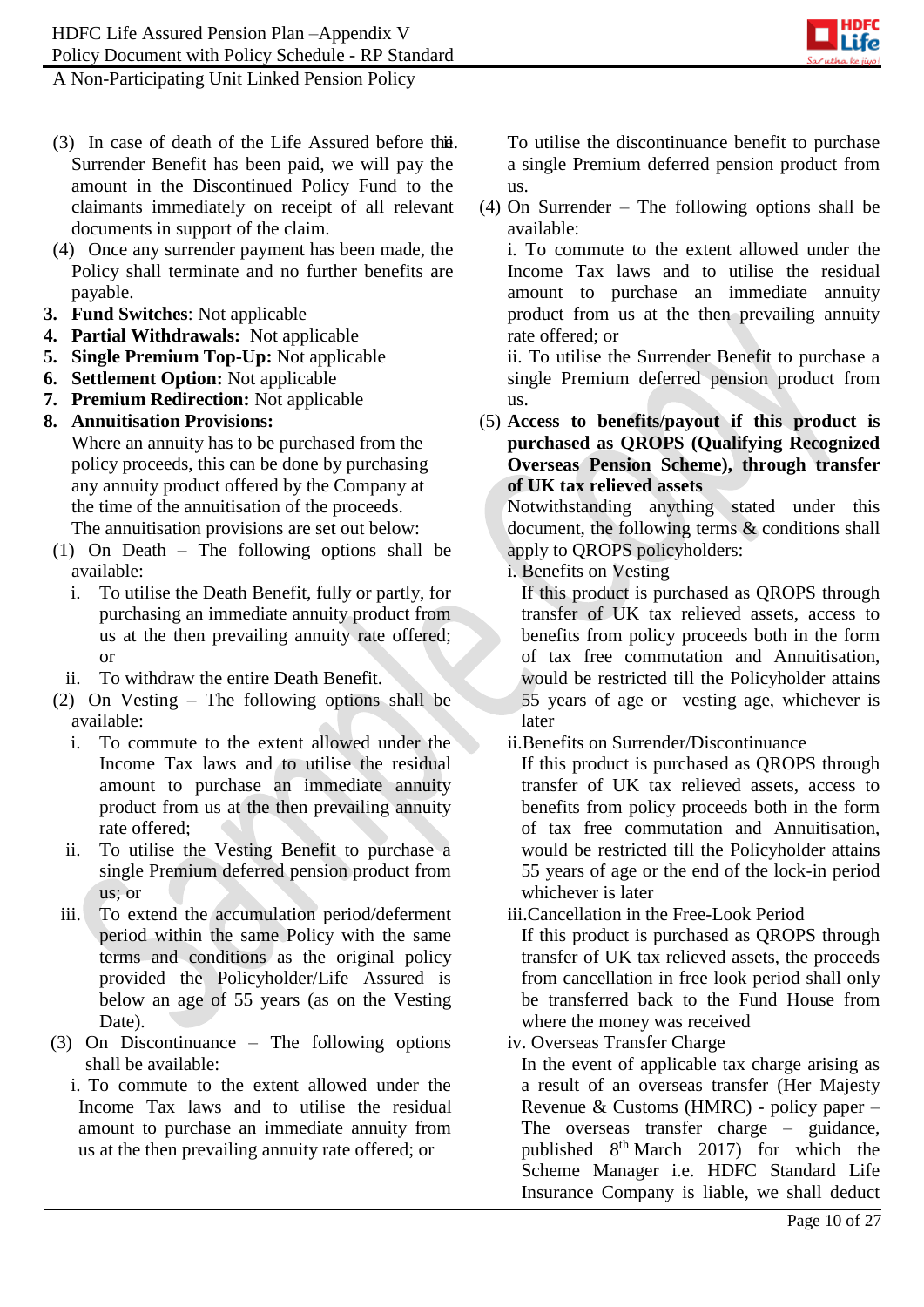

an amount only to the extent of the applicable tax charge from the Policy Fund Value and remit the same to HMRC.

#### **9. Loans**

There is no facility of loan available from us under this Policy.

### **10. Alterations**

No alterations are permissible under the Policy except change in Frequency of Premium Payment. Alteration in the Frequency of Premium Payment may lead to a change in the Premium.

### **11. Free Look Cancellation**

In case you are not agreeable to any of the provisions stated in the Policy, you have the option to return the Policy to us stating the reasons thereof, within 15 days from the date of receipt of the Policy. If you have purchased your Policy through Distance Marketing mode, this period will be 30 days. On receipt of your letter along with the original Policy document, we shall arrange to refund you the value of Units allocated to you on date of receipt of request plus the unallocated part of premium (if any) plus charges levied by cancellation of Units, subject to deduction of the proportionate risk charges (if any) for the period on cover and the expenses incurred by us for medical examination (if any) and stamp duty (if any).

### **12. Change of address and contact details**

In case of change of address, the Policyholder is required to provide timely intimation to the Company supported by the required address proofs to enable the Company to carry out the change of address in its systems. The onus of intimation of change of address lies with the Policyholder. An updated contact detail of the Policyholder will ensure that correspondences from the Company are correctly addressed to the Policyholder at the latest updated address.

# **Part E**

### **1. Charges:**

We reserve the right to review our charging structure (except Premium Allocation and Mortality Charge) at any time, subject to prior approval by IRDAI.

(1) Premium Allocation Charge: Premium Allocation Charge varies with Frequency of Premium Payment as specified in the table below and will be levied during the Premium Paying Term.

| Premium<br><b>Allocation Charge</b><br>(as 9/6 of<br>Premium) | <b>Annual</b><br><b>Mode</b> | Non-<br><b>Annual</b><br><b>Modes</b> |
|---------------------------------------------------------------|------------------------------|---------------------------------------|
| Year $1-5$                                                    | 5%                           | 3.9%                                  |
| Year 6 onwards                                                | 1%                           | 3.9%                                  |

These charges are guaranteed for the entire Policy Term. The allocation rate shall be 100% less the allocation charge.

(2) Fund Management Charge:

The Fund Management Charge is 1.35 % p.a. which will be charged daily and is incorporated into the Unit Prices for each Fund. This charge can be increased to the maximum cap as allowed by IRDAI, subject to prior approval from IRDAI. Currently, this maximum cap on this charge is 1.35%.

The Fund Management Charge for Discontinued Policy Fund shall be 0.50% p.a.

(3) Policy Administration Charge:

The Policy Administration Charge as specified below shall be deducted monthly, by cancellation of Units.

- For first five years: 0.18% per month of Annualised Premium
- After five years: 0.50% per month of Annualised Premium

This charge may be increased to a maximum of Rs 500 per month, subject to prior approval from IRDAI.

(4) Mortality Charges**:** Nil

These charges are guaranteed for the entire policy term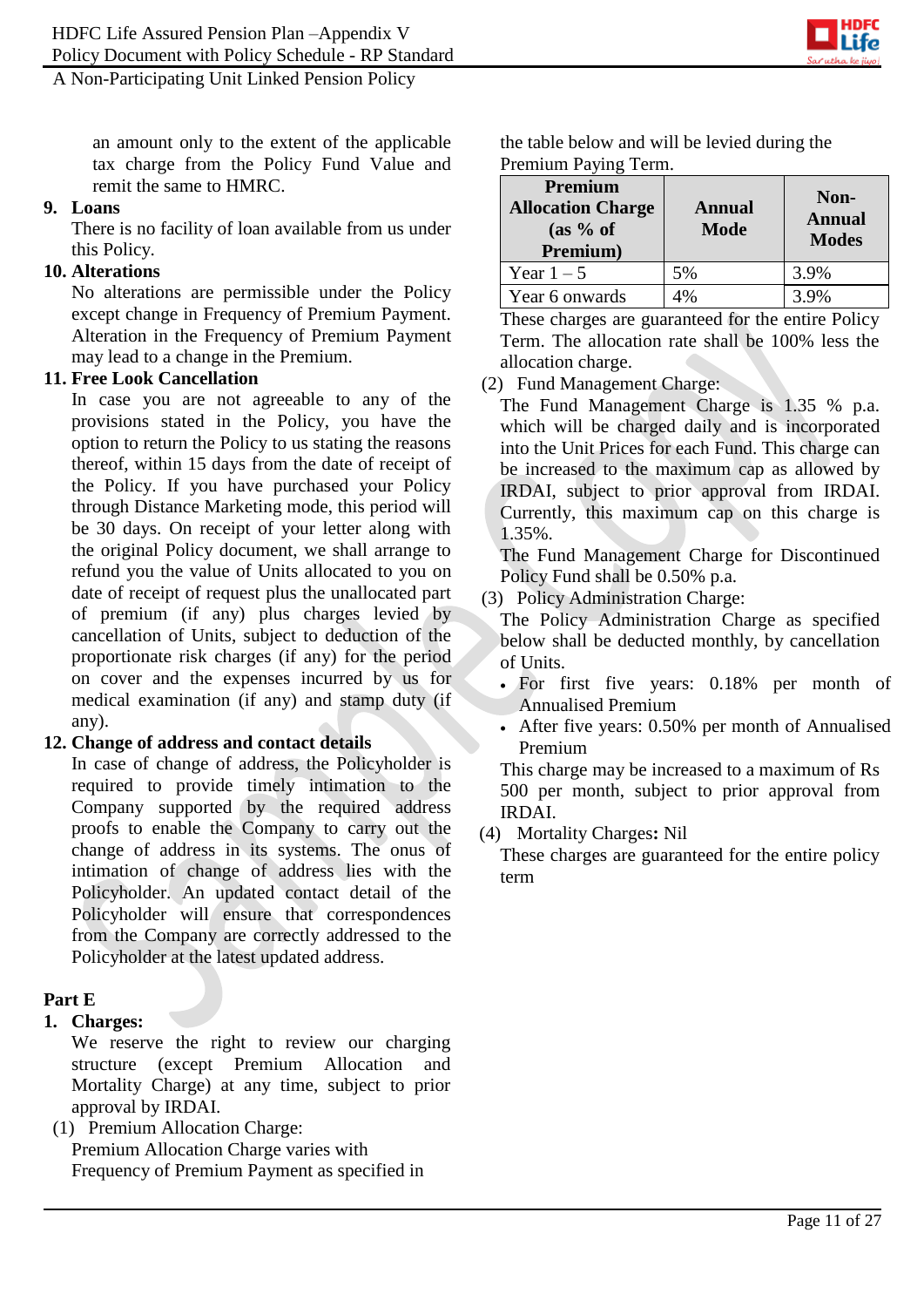

#### (5) Discontinuance Charges:

| Where the<br>policy is<br>discontinued<br>during the<br>policy year | <b>Discontinuance</b><br>charges for<br>policies having<br>annualised<br>premium up to<br>and including<br>Rs.25,000/- | <b>Discontinuance</b><br>charges for<br>policies having<br>annualised<br>premium above<br>Rs.25,000/- |
|---------------------------------------------------------------------|------------------------------------------------------------------------------------------------------------------------|-------------------------------------------------------------------------------------------------------|
|                                                                     | Lower of 20% $*$                                                                                                       | Lower of $6\%$ *                                                                                      |
| 1                                                                   | (AP or FV) subject                                                                                                     | (AP or FV) subject                                                                                    |
|                                                                     | to a maximum of                                                                                                        | to maximum of Rs.                                                                                     |
|                                                                     | $Rs. 3,000/-$                                                                                                          | 6,000/                                                                                                |
|                                                                     | Lower of $15\%$ *                                                                                                      | Lower of $4\%$ *                                                                                      |
| $\overline{c}$                                                      | (AP or FV) subject                                                                                                     | (AP or FV) subject                                                                                    |
|                                                                     | to maximum of                                                                                                          | to maximum of Rs.                                                                                     |
|                                                                     | $Rs. 2,000/-$                                                                                                          | 5,000/                                                                                                |
|                                                                     | Lower of $10\%$ *                                                                                                      | Lower of $3\%$ *                                                                                      |
| 3                                                                   | (AP or FV) subject                                                                                                     | (AP or FV) subject                                                                                    |
|                                                                     | to maximum of                                                                                                          | to maximum of                                                                                         |
|                                                                     | $Rs.1,500/-$                                                                                                           | $Rs.4,000/-$                                                                                          |
|                                                                     | Lower of 5% $*$                                                                                                        | Lower of $2\%$ *                                                                                      |
| 4                                                                   | (AP or FV) subject                                                                                                     | (AP or FV) subject                                                                                    |
|                                                                     | to maximum of                                                                                                          | to maximum of                                                                                         |
|                                                                     | $Rs.1,000/-$                                                                                                           | $Rs.2,000/-$                                                                                          |
| 5 and onwards                                                       | NIL                                                                                                                    | NII                                                                                                   |

### AP – Annualised Premium

FV – Fund Value on the date of discontinuance This charge can be increased to the maximum cap as allowed by IRDAI, subject to prior approval from IRDAI.

(6) Investment Guarantee Charge:

| <b>Fund</b>                        | <b>Investment</b><br><b>Guarantee</b> |
|------------------------------------|---------------------------------------|
|                                    | <b>Charge</b>                         |
| Pension Equity Plus Fund : SFIN -  | 0.50% p.a.                            |
| ULIF06001/04/14PenEqPlsFd101       |                                       |
| Pension Income Fund : SFIN -       | $0.50\%$ p.a.                         |
| ULIF06101/04/14PenIncFund101       |                                       |
| Pension Conservative Fund : SFIN - | $0.10\%$ p.a.                         |
| ULIF06201/04/14PenConsvFd101       |                                       |

This charge is charged daily, and is a percentage of the Unit Funds. This charge is charged only while the Policy is in-force and is not charged on the 'Discontinued Policy Fund'. This charge can be increased to the maximum cap allowed by IRDAI, subject to prior approval from IRDAI. Currently, this maximum cap on this charge is  $0.50\%$ .

# (7) Miscellaneous Charge:

A miscellaneous charge of Rs 250 shall be levied for any policy alterations within the contract, as per Section 35 (j) of Regulations. The charge may

be increased subject to prior approval from IRDAI. Currently, this maximum cap on this charge is Rs 500.

(8) Statutory Charge:

Statutory Charges shall be levied as determined by the Government of India in accordance with applicable legislation.

- (9) Premium Redirection Charges: Not Applicable
- (10) Switching Charge: Not Applicable
- (11) Partial Withdrawal Charge: Not Applicable

# **2. Investment Policy**

Each fund has its own Investment policy, based on asset allocation between equity, debt and money market instruments. The allocation between the funds is solely determined by us and depends upon the policy term chosen at inception and the policy year.

In the event of vesting being postponed, the total Fund Value as on original Vesting Date will be transferred to the Pension Conservative Fund. The monies will remain invested in the Pension Conservative Fund till the revised Vesting Date.

The following funds are available under this product:

### i. **Pension Equity Plus Fund**

The Pension Equity Plus Fund aims at least 80% of the equity exposure to be limited to Nifty constituent stocks at any point in time and the balance of the equity exposure in non-Nifty constituent stocks.

### ii. **Pension Income Fund**

The Pension Income Fund aims to provide superior returns through investments in high credit quality Debt instruments while maintaining an optimal level of interest rate risk. In addition up to 20% of the Fund may be invested in cash and Money Market Instruments, Liquid Mutual Funds and Deposits to facilitate the day-to-day running of the Fund. Fund management would involve continual monitoring and credit evaluations with rigorous buy and sell disciplines to maximize upside potential and manage downside risk.

### iii. **Pension Conservative Fund**

The Pension Conservative Fund is a pure Debt Fund which invests in Government securities, high grade Fixed Income Instruments, Liquid Mutual Fund and Money Market Instruments. The fund aims to deliver stable returns by investing in the short end of the yield curve to limit the volatility and risk of the Fund.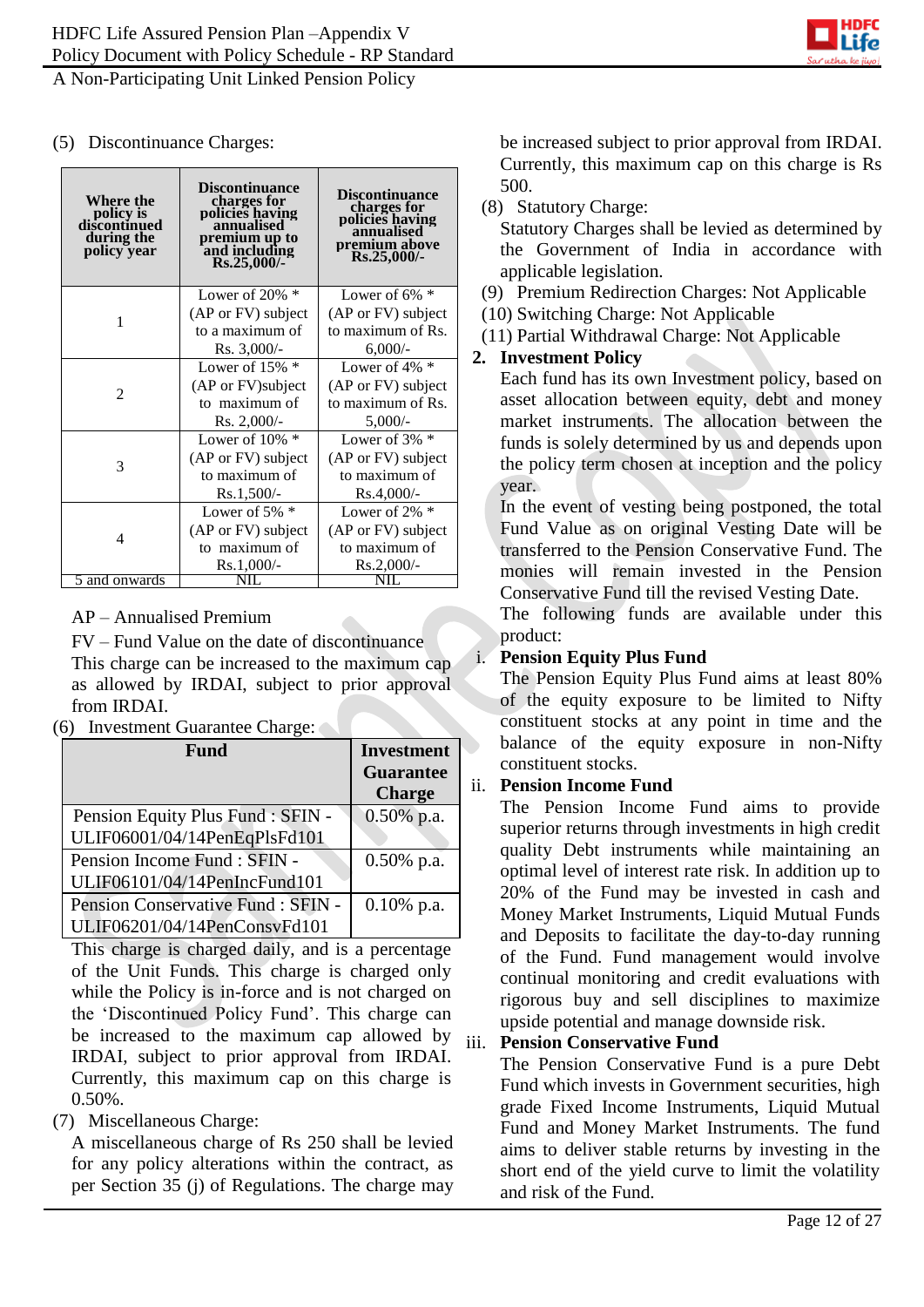

The definition of Money Market Instruments is as given in the IRDAI Investment Regulations - IRDA/Reg./5/47/2008 (22nd August 2008).

In all the above Funds, Deposits means deposits issued by Banks included in the Second Schedule to the Reserve Bank of India Act 1934, or a Primary Dealer duly recognised by Reserve Bank of India as such. (IRDAI Regulation 3, Schedule I, (b) (iii)).

During the accumulation period, the premium would be invested in Pension Equity Plus Fund and Pension Income Fund. The proportions of assets to be invested in the Pension Equity Plus Fund are stated in the 'Equity Backing Ratio' table given below. The balance assets shall be invested in the Pension Income Fund.

| <b>Allocation in Pension Equity Plus Fund -</b> |                        |       |               |        |       |      |  |
|-------------------------------------------------|------------------------|-------|---------------|--------|-------|------|--|
|                                                 | "Equity Backing Ratio" |       |               |        |       |      |  |
| <b>Policy</b>                                   |                        |       |               |        |       |      |  |
| Year/                                           |                        |       |               |        |       |      |  |
| <b>Policy</b>                                   |                        | $15-$ | $20-$         | $25 -$ | $30-$ |      |  |
| <b>Term</b>                                     | 10                     | 19    | 24            | 29     | 34    | 35   |  |
|                                                 | 30                     | 40    | 50            | 60     | 70    | 80   |  |
| $\mathbf{1}$                                    | $\%$                   | $\%$  | $\%$          | $\%$   | $\%$  | $\%$ |  |
|                                                 | 24                     | 36    | 46            | 57     | 67    | 77   |  |
| $\overline{2}$                                  | %                      | $\%$  | $\%$          | $\%$   | $\%$  | %    |  |
|                                                 | 18                     | 32    | 43            | 54     | 64    | 74   |  |
| 3                                               | $\%$                   | $\%$  | $\%$          | $\%$   | $\%$  | $\%$ |  |
|                                                 | 12                     | 28    | 40            | 51     | 61    | 72   |  |
| $\overline{4}$                                  | %                      | %     | $\%$          | %      | $\%$  | %    |  |
|                                                 |                        | 24    | 36            | 48     | 58    | 69   |  |
| 5                                               | 6%                     | %     | %             | %      | $\%$  | %    |  |
|                                                 |                        | 20    | 33            | 45     | 56    | 66   |  |
| 6                                               | 0%                     | $\%$  | $\frac{0}{0}$ | $\%$   | $\%$  | $\%$ |  |
|                                                 |                        | 16    | 30            | 42     | 53    | 64   |  |
| 7                                               | 0%                     | %     | $\%$          | $\%$   | $\%$  | $\%$ |  |
|                                                 |                        | 12    | 26            | 39     | 50    | 61   |  |
| 8                                               | 0%                     | %     | $\%$          | $\%$   | $\%$  | $\%$ |  |
|                                                 |                        |       | 23            | 36     | 47    | 58   |  |
| 9                                               | 0%                     | 8%    | $\%$          | $\%$   | $\%$  | $\%$ |  |
|                                                 |                        |       | 20            | 33     | 44    | 56   |  |
| 10                                              | 0%                     | 4%    | $\%$          | $\%$   | $\%$  | $\%$ |  |
|                                                 |                        |       | 16            | 30     | 42    | 53   |  |
| 11                                              |                        | 0%    | %             | $\%$   | $\%$  | %    |  |
|                                                 |                        |       | 13            | 27     | 39    | 50   |  |
| 12                                              |                        | 0%    | $\%$          | $\%$   | $\%$  | $\%$ |  |
|                                                 |                        |       | 10            | 24     | 36    | 48   |  |
| 13                                              |                        | 0%    | %             | %      | %     | %    |  |

|          |    |       | 21   | 33   | 45       |
|----------|----|-------|------|------|----------|
| 14       | 0% | 6%    | $\%$ | $\%$ | $\%$     |
|          |    |       | 18   | 30   | 42       |
| 15       | 0% | 3%    | $\%$ | $\%$ | $\%$     |
|          |    |       | 15   | 28   | 40       |
| 16       | 0% | 0%    | %    | $\%$ | %        |
|          |    |       | 12   | 25   | 37       |
| 17       | 0% | 0%    | $\%$ | $\%$ | $\%$     |
|          |    |       |      | 22   | 34       |
| 18       | 0% | 0%    | 9%   | $\%$ | $\%$     |
|          |    |       |      | 19   | 32       |
| 19       | 0% | 0%    | 5%   | $\%$ | $\%$     |
|          |    |       |      | 16   | 29       |
| 20       |    | 0%    | 3%   | $\%$ | $\%$     |
|          |    |       |      | 14   | 26       |
| 21       |    | 0%    | 0%   | $\%$ | $\%$     |
|          |    |       |      | 11   | 24       |
| 22       |    | $0\%$ | 0%   | $\%$ | $\%$     |
|          |    |       |      |      |          |
|          |    |       |      |      | 21       |
| 23       |    | 0%    | 0%   | 8%   | $\%$     |
|          |    |       |      |      | 18       |
| 24       |    | 0%    | 0%   | 5%   | $\%$     |
|          |    |       |      |      | 16       |
| 25       |    |       | 0%   | 2%   | $\%$     |
|          |    |       |      |      | 13       |
| 26       |    |       | 0%   | 0%   | $\%$     |
|          |    |       |      |      | 10       |
| 27       |    |       | 0%   | 0%   | $\%$     |
| 28       |    |       | 0%   | 0%   | 8%       |
| 29       |    |       | 0%   | 0%   | 5%       |
| 30       |    |       |      | 0%   | 2%       |
| 31       |    |       |      | 0%   | 0%       |
| 32       |    |       |      | 0%   | 0%       |
| 33       |    |       |      | 0%   | 0%       |
| 34<br>35 |    |       |      | 0%   | 0%<br>0% |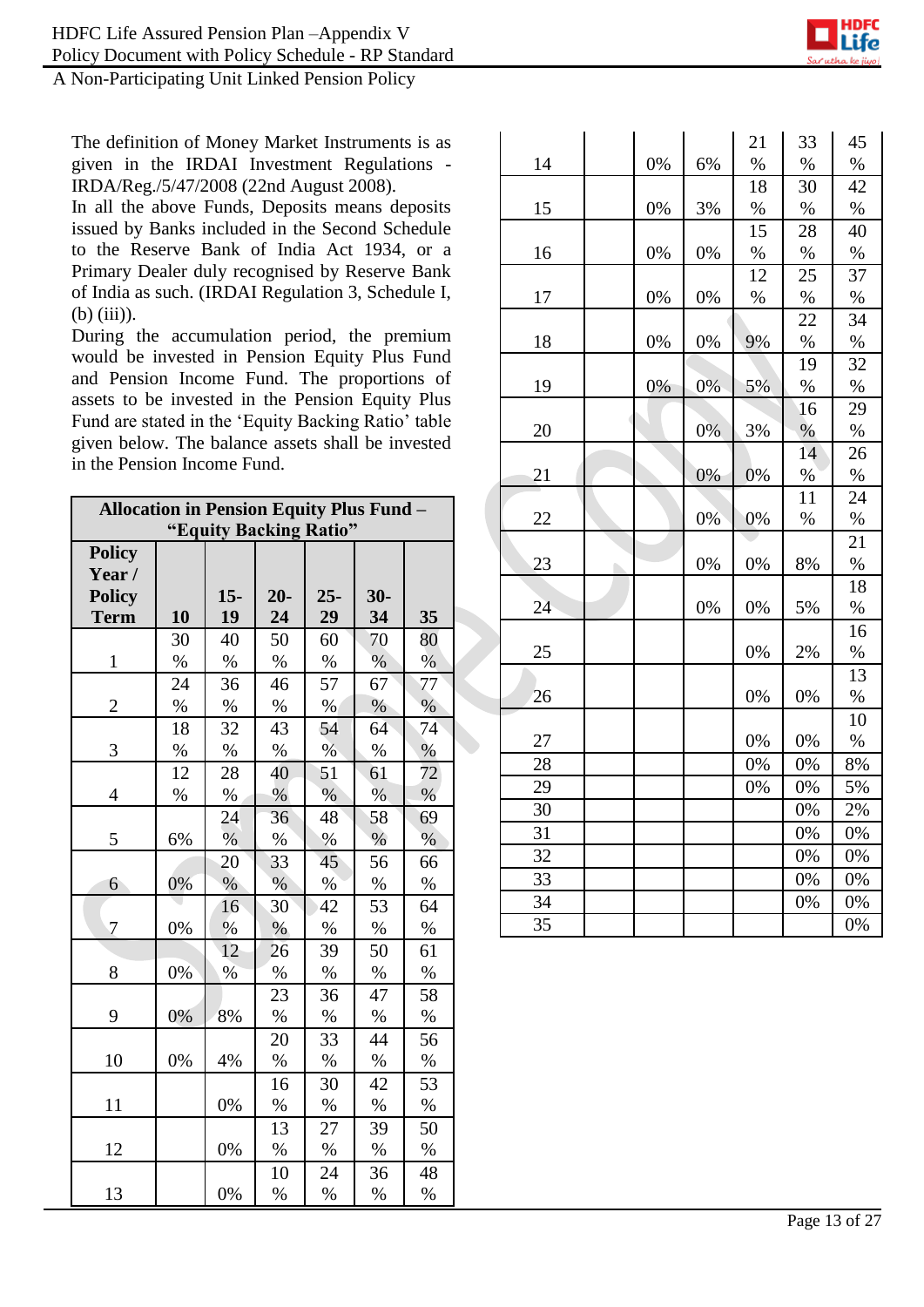

## **3. Investment in Derivatives**

All the above Fund(s) may also invest in Interest Rate derivatives such as Interest Rate Swaps, Forward Rate agreements and such other derivative instruments as may be introduced from time to time in the markets for the purpose of hedging and portfolio yield enhancement and other uses as may be permitted under the IRDAI regulations and guidelines (INV-GLN-008-2004- 05).

- **4.** Unit Prices will be published on the Company's website, on the Life Insurance Council's Website and in leading national dailies
- **5.** The Unit Price of a unit linked Fund shall be computed as:
	- Market Value of investment held by the Fund plus the value of any current assets less the value of any current liabilities & provisions, if any, divided
	- By the number of Units existing at the valuation date (before any Units are redeemed or created)

The resulting price will be rounded to the nearest Re. 0.0001.

- **6.** Your Premium is utilised to purchase Units of investment linked Funds for the Policy. In any investment linked Fund, all Units are of equal value. You will not hold the Units directly and the assets of each Fund will belong to us.
- **7.** The assets that the Funds invest in will be selected by us at our sole discretion at all times.
- **8.** We may close, withdraw, modify, split or combine Fund(s) or introduce new Funds with prior approval from the Insurance Regulatory and Development Authority of India, if required. 'Withdraw' means no further payments will be accepted into the Fund, while any existing Units held in the Fund will continue to be allocated. 'Close' means we will encash all the Units, which exist for a Fund and terminate the Fund.
- **9.** Where we close or withdraw a Fund, we will notify you, three months in advance that, we will switch any existing units in that Fund ('original fund') and / or apply any future Premiums which would have been applied to that original Fund to another Fund that has, in our opinion, the closest investment objectives to the original Fund. During the three month notice period, you can switch to any other available Fund.
- **10.** We will not allocate Units in any investmentlinked Fund unless assets equivalent to those Units

are added at the same time to the Fund. We will also not withdraw assets from any such Fund (except to meet the deductions described below in this Clause) unless Units equivalent to those assets are cancelled at the same time. Units will only be cancelled in any such Fund under the terms as specified in this Part E, and assets equivalent to the cancelled Units will be withdrawn from the same Fund at the same time.

- **11.** We will add the income from the assets of the original Fund to another Fund that has, in our opinion, the closest investment objectives to the original Fund.
- **12.** We can deduct from the assets of an investment linked Fund the amounts that are required to cover:
	- i. expenses, taxes and levies in respect of or due to the buying and selling of units;
	- ii. part or all of any taxes and levies or other statutory/regulatory charge on us allocated to the Fund; and
- iii. the applicable Charges.
- **13. Risks of Investment in the Funds:**
- a) The Premiums paid in the linked insurance Policies are subject to investment risks associated with capital markets and the Unit Prices may go up or down based on the performance of the Fund and factors influencing the capital market and you are solely responsible for the decisions made.
- b) HDFC Standard Life Insurance Company Limited is only the name of the Insurance Company and HDFC Life Assured Pension Plan is only the name of the linked insurance product and does not, in any way, indicate the quality of the product or its future prospects or the returns.
- c) The various Funds offered under this Policy are the names of the Funds and do not in any way indicate the quality of the Funds, their future prospects or the returns.
- d) There is no assurance that the objectives of any of the Funds will be achieved.
- e) The past performance of any of the Funds does not indicate the future performance of these Funds.
- **14. Applicability of Unit Prices**
- (1) The allocation and redemption of Units for various transactions would be at the Unit Prices as described below: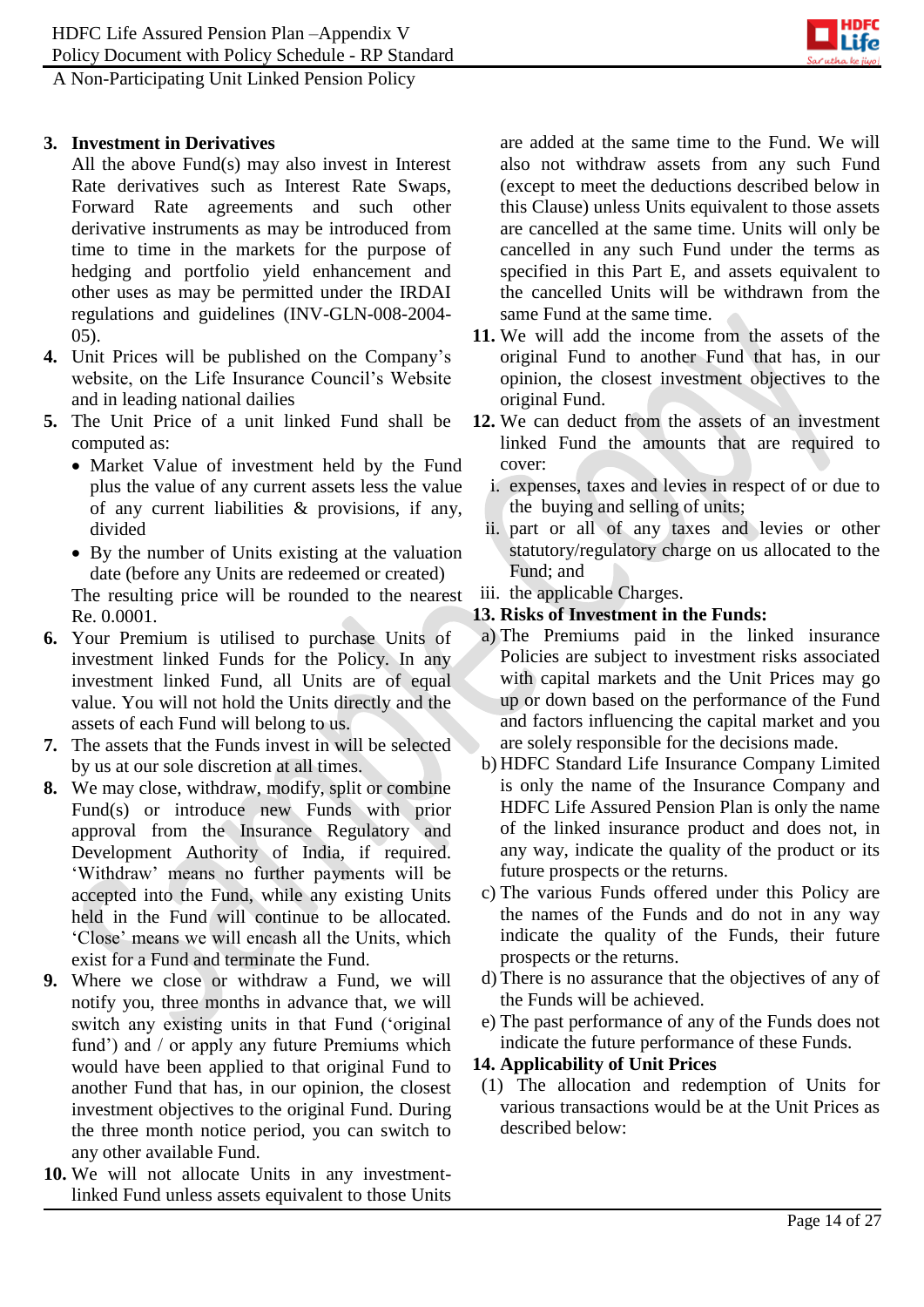

| <b>Type of Transaction</b>                                                                                  | <b>Applicable Unit Prices</b><br>(Where transaction is<br>received before Cut-off<br>time)                                                                               |  |                               |             | <b>Type of Transaction</b>                                                                                                                                                                                                                                                  |                          | <b>Applicable Unit Prices</b><br>(Where transaction is<br>received before Cut-off<br>time) |                  |                                                 |
|-------------------------------------------------------------------------------------------------------------|--------------------------------------------------------------------------------------------------------------------------------------------------------------------------|--|-------------------------------|-------------|-----------------------------------------------------------------------------------------------------------------------------------------------------------------------------------------------------------------------------------------------------------------------------|--------------------------|--------------------------------------------------------------------------------------------|------------------|-------------------------------------------------|
| First Premium deposit                                                                                       |                                                                                                                                                                          |  |                               |             |                                                                                                                                                                                                                                                                             | are deducted.            |                                                                                            |                  |                                                 |
| received by way of<br>local cheque or pay<br>demand<br>order<br><b>or</b><br>drafts payable at par          | Unit Price of the date of<br>commencement<br>of<br>the<br>Policy                                                                                                         |  |                               |             | (2) If the transaction request is received after the<br>Cut-off time prescribed by IRDAI (current cut-off<br>time is 3 p.m.), then Unit Prices of the next date or                                                                                                          |                          |                                                                                            |                  |                                                 |
| First Premium deposit<br>received by way of<br>outstation cheque                                            | Unit Price of the date of<br>commencement<br>of<br>the<br>Policy<br><b>or</b><br>date<br>of<br>realisation of the amount<br>the<br>Company,<br>by<br>whichever is later. |  |                               |             | in case of prepayment of renewal Premium, Unit<br>Price of the due date, shall be applicable.<br>(3) If the same day or the next day or the<br>transaction due date is not a valuation date, then<br>we shall apply the Unit Price of the next<br>immediate valuation date. |                          |                                                                                            |                  |                                                 |
| Premiums<br>Renewal<br>received by way of<br>Direct Debit, ECS,<br>credit card, etc                         | Unit Price of the due date<br>of Premium payment or<br>actual receipt of Premium<br>whichever is later.                                                                  |  |                               |             | (4) The Units allocated shall be reversed in case of<br>the non-realisation of the Premium amount.<br>(5) We shall follow norms stated above for any<br>transactions which are not specifically mentioned                                                                   |                          |                                                                                            |                  |                                                 |
| Premiums<br>Renewal<br>received by way of<br>local cheque                                                   | Unit Price at the date of<br>receipt of instruction or<br>the due date, whichever is<br>later.                                                                           |  | Units.                        |             | herein but involve allocation and redemption of                                                                                                                                                                                                                             | $APPENDIX - 1$           |                                                                                            |                  |                                                 |
|                                                                                                             | Unit Price at the date of                                                                                                                                                |  |                               |             | <b>Investment Pattern in tabular format</b>                                                                                                                                                                                                                                 |                          |                                                                                            |                  |                                                 |
| Premiums<br>Renewal                                                                                         | receipt of instrument or                                                                                                                                                 |  |                               |             | <b>FUND COMPOSITION</b>                                                                                                                                                                                                                                                     |                          |                                                                                            |                  |                                                 |
| received by way of<br>outstation cheque                                                                     | the due date or the date of<br>realisation of the amount<br>the<br>Company,<br>by<br>whichever is later.                                                                 |  | <b>FUN</b><br>D<br><b>NAM</b> | <b>SFIN</b> | Details                                                                                                                                                                                                                                                                     | y                        | <b>ASSET CLASS</b><br>Mone Gover Equ<br>nment ity<br>Mark Securi                           |                  | <b>RISK</b><br>$\&$<br><b>RET</b><br><b>URN</b> |
| • Partial Withdrawal<br>(if applicable)<br>$\bullet$ Fund Switch (if receipt of the request.<br>applicable) | Unit Price of the date of                                                                                                                                                |  | E                             |             |                                                                                                                                                                                                                                                                             | et<br>, Cash             | ties,<br>Instru Fixed<br>ments Incom<br>e                                                  |                  | <b>RATI</b><br>NG                               |
| $\bullet$ Free<br>Look                                                                                      | Unit Price of the date of<br>receipt of the request or<br>intimation<br>of<br>claim.<br>(Intimation<br>for<br>the                                                        |  |                               |             |                                                                                                                                                                                                                                                                             | $\&$<br>its              | Instru<br>Depos ments<br>$\&$                                                              |                  |                                                 |
| Cancellation<br>• Death Claim                                                                               | purpose of claim must be<br>in writing or any other<br>manner as decided by the                                                                                          |  |                               |             |                                                                                                                                                                                                                                                                             | <b>FUND</b>              | <b>Bonds</b><br><b>COMPOSITION</b>                                                         |                  |                                                 |
|                                                                                                             | Company from time to<br>time).<br>Unit Price of date of                                                                                                                  |  | Pensi<br>on<br>Equit          | <b>ULIF</b> | To<br>06001 generate<br>$/04/14$ long term                                                                                                                                                                                                                                  | $0\%$ to $0\%$ to<br>20% | 20%                                                                                        | 80<br>$\%$<br>to | Very<br>High                                    |
| Surrender                                                                                                   | receipt of the request.                                                                                                                                                  |  | Fund                          | PlsFd       | y Plus PenEq capital<br>appreciati                                                                                                                                                                                                                                          |                          |                                                                                            | 100<br>$\%$      |                                                 |
| Transfer<br>the<br>to<br>Discontinued<br>Policy<br>Fund                                                     | Unit Price of the date of<br>Policy discontinuance.                                                                                                                      |  |                               | 101         | on in line<br>or better<br>than Nifty                                                                                                                                                                                                                                       |                          |                                                                                            |                  |                                                 |
| Charges                                                                                                     | Prices<br>of<br>Unit<br>the<br>effective date the Charges                                                                                                                |  |                               |             | index<br>returns                                                                                                                                                                                                                                                            |                          |                                                                                            |                  |                                                 |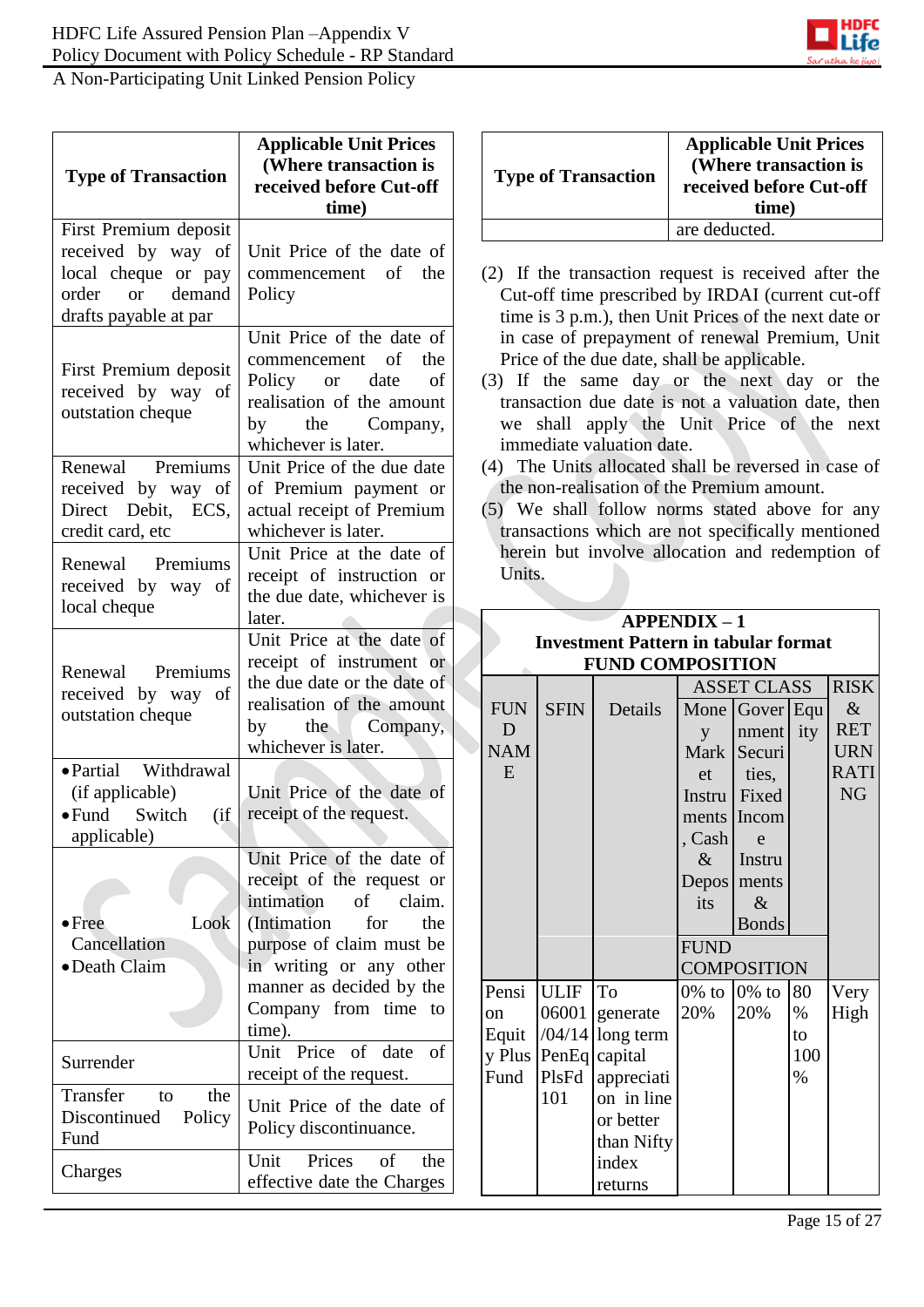

| Pensi         | <b>ULIF</b>          | To         | $0\%$ to | 80%    | $\overline{a}$ | Mode |  |
|---------------|----------------------|------------|----------|--------|----------------|------|--|
| <sub>on</sub> | 06101                | deliver    | 20%      | to 100 |                | rate |  |
|               | Incom $/04/14$ High  |            |          | $\%$   |                |      |  |
| e             | PenIn                | potential  |          |        |                |      |  |
| Fund          | cFund                | returns    |          |        |                |      |  |
|               | 101                  | due to     |          |        |                |      |  |
|               |                      | investme   |          |        |                |      |  |
|               |                      | nts in     |          |        |                |      |  |
|               |                      | instrumen  |          |        |                |      |  |
|               |                      | ts with    |          |        |                |      |  |
|               |                      | higher     |          |        |                |      |  |
|               |                      | duration   |          |        |                |      |  |
|               |                      | and credit |          |        |                |      |  |
|               |                      | exposure   |          |        |                |      |  |
| Pensi         | <b>ULIF</b>          | To invest  | $0\%$ to | 40%    | $\overline{a}$ | Low  |  |
| on            | 06201                | in high    | 60%      | to     |                |      |  |
|               | Conse $/04/14$ grade |            |          | 100%   |                |      |  |
| rvativ        | PenC                 | fixed      |          |        |                |      |  |
| e             | onsvF                | income     |          |        |                |      |  |
| Fund          | d101                 | instrumen  |          |        |                |      |  |
|               |                      | ts and     |          |        |                |      |  |
|               |                      | Governm    |          |        |                |      |  |
|               |                      | ent        |          |        |                |      |  |
|               |                      | securities |          |        |                |      |  |
|               |                      | at the     |          |        |                |      |  |
|               |                      | short end  |          |        |                |      |  |
|               |                      | of the     |          |        |                |      |  |
|               |                      | yield      |          |        |                |      |  |
|               |                      | curve, to  |          |        |                |      |  |
|               |                      | deliver    |          |        |                |      |  |
|               |                      | stable     |          |        |                |      |  |
|               |                      | returns.   |          |        |                |      |  |

Note: Investment in Liquid Mutual Funds will always be within Mutual Fund limits as prescribed by IRDAI regulations and guidelines. As per (IRDAI (Investment) (Fifth Amendment) Regulations, 2013), the current limit of approved investments in Liquid Mutual Funds is 5% of the fund. Provided, however, the said investment shall always be in line with regulations and guidelines as may be prescribed by IRDAI from time to time. The asset allocation for the Discontinued Policy Fund (SFIN: ULIF05201/10/13DiscontdPF101) shall be as per the prevailing regulatory requirements. Currently, the asset allocation is as follows:

- Money Market Instruments  $-0\%$  to 40%
- Government securities: 60% to 100%

The definition of Money Market Instruments is as given in the IRDAI Investment Regulations -

IRDA/Reg./5/47/2008 (22nd August 2008).

In all the above Funds, Deposits means deposits issued by Banks included in the Second Schedule to the Reserve Bank of India Act 1934, or a Primary Dealer duly recognised by Reserve Bank of India as such. (IRDAI Regulation 3, Schedule I, (b) (iii)).

# **Part F**

### **1. Exclusions**

There are no exclusions under this Policy.

### **2. Age Admitted**

The Company has calculated the Premiums under the Policy on the basis of the age of the Life Assured as declared in the Proposal. In case you have not provided proof of age of the Life Assured with the Proposal, you will be required to furnish such proof of age of the Life Assured as is acceptable to us and have the age admitted. In the event the age so admitted ("Correct Age") during the Policy Term is found to be different from the age declared in the Proposal, without prejudice to our rights and remedies including those under the Insurance Act, 1938 as amended from time to time, we shall take one of the following actions

i) If eligible, and if the Correct Age is found to be higher, the benefit payable under this Policy and Rider, if any, shall be after deduction of such difference in Risk Charges (i.e. difference in Risk Charges paid based on age declared in the Proposal and Risk Charges based on the Correct Age) along with interest thereon. In such cases, before calculating the amount of benefit payable, the Policy shall be subject to re-underwriting and the Sum Assured shall be subject to eligibility as per underwriting norms and the Premium/Risk Charge to be deducted shall be calculated proportionately on such Sum Assured payable. If the Correct Age is found to be lower, excess Premiums/Risk Charges without any interest shall be refunded.

ii) If ineligible for the Policy basis the Correct Age, the Policy shall be void-ab-initio and the Fund Value shall be refunded without interest after deducting all applicable charges like medical (if any), Stamp Duty (if any) etc.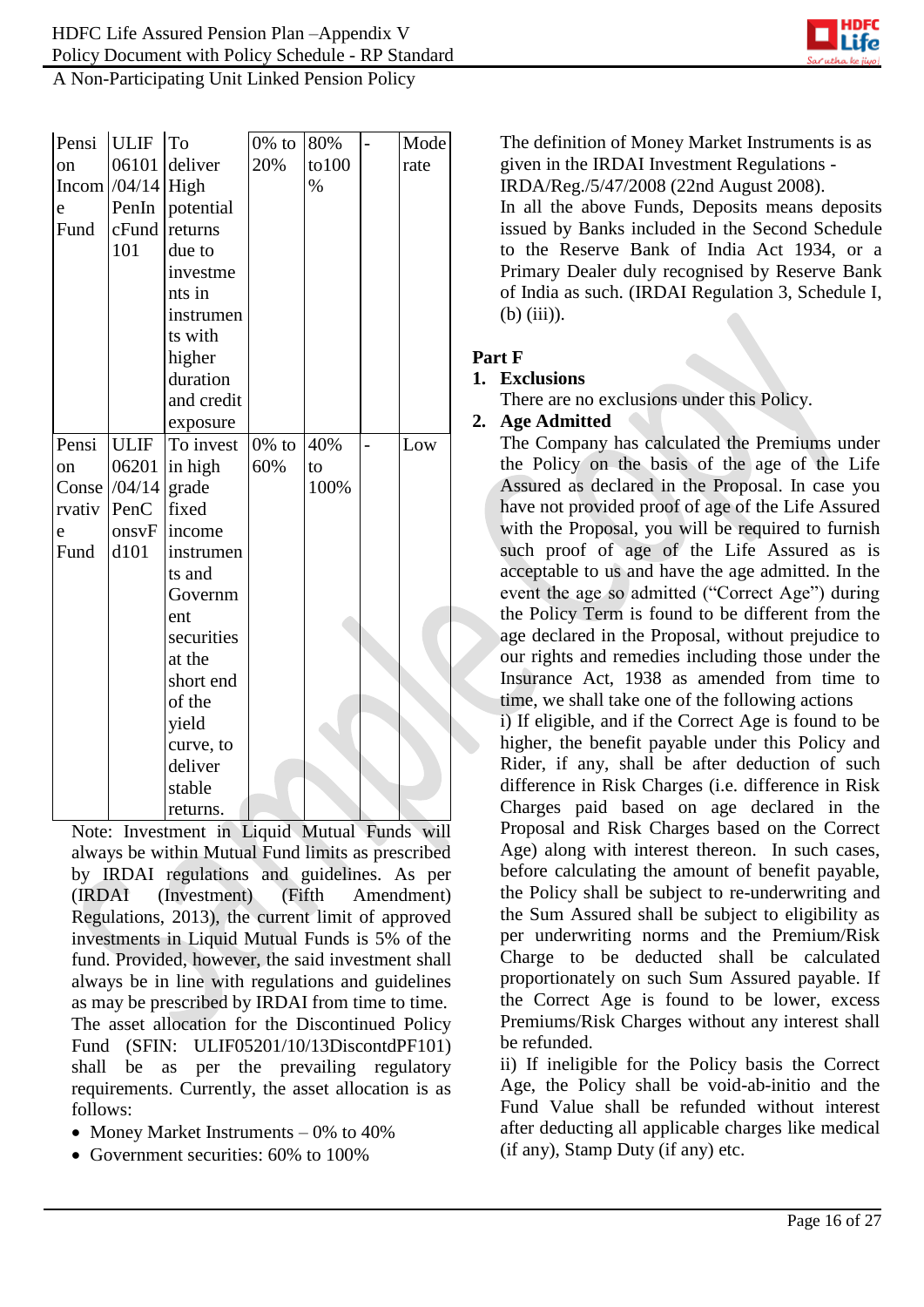A Non-Participating Unit Linked Pension Policy

### **3. Claim Procedure**

- (1) Vesting Benefit: The Vesting Benefit will be paid if and only if:
	- i. The Policy has matured and the Life Assured is alive on the Vesting Date,
	- ii. No claim has been made on the Policy,
	- iii. The Policy has not been discontinued or surrendered or cancelled or terminated, and
	- iv. All relevant documents including the original Policy document in support of your claim have been provided to the Company.
- (2) Death Benefit: The Death Benefit will be paid if and only if:
	- i. The death of the Life Assured has occurred before the Vesting Date,
	- ii. The Standard Policy Provisions specified in Part F Clause 1 (Exclusions) and Part F Clause 8 (Incorrect Information and Non Disclosure) are not attracted,
- iii. The Policy has not been discontinued or surrendered or cancelled or terminated, and
- iv. All relevant documents in support of the claim have been provided to the Company. These would normally include the following:

Basic documentation for all claims:

- a.Completed claim form, (including NEFT details and bank account proof as specified in the claim  $form$ ).
- b.Original Policy;
- c.Original or copy Death Certificate issued by Municipal Authority/ Gram Panchayat Tehsildar (attested by issuing authority); and
- d.Claimant's identity and residence proof. Additional records (if death is due to natural causes):
	- a. Original or copy of past and current medical records (Indoor case paper, admission notes, discharge summary) attested by Hospital authorities.

Additional records (if death is due to un-natural causes):

- a. Original or copy of First Information Report, Police Panchnama report attested by Police authorities; and
- b. Original or copy of Post mortem report attested by Hospital authority.

Note:

- a. In case original documents are submitted, attestation on the document by authorities is not required.
- b. Depending on the circumstances of the death, further documents may be called for as we deem fit.

The claim is required to be intimated to us within a period of three years from the date of death. However, we may condone the delay in claim intimation, if any, where the delay is proved to be for reasons beyond the control of the claimant.

### **4. Assignment or Transfer**

The Policyholder can assign or transfer of a Policy in accordance with Section 38 of the Insurance Act, 1938 as amended from time to time. Simplified version of the provisions of Section 38 is enclosed in Annexure I for reference.

## **5. Nomination**

The Policyholder can nominate a person/ persons in accordance with Section 39 of the Insurance Act, 1938 amended from time to time. Simplified version of the provisions of Section 39 is enclosed in Annexure II for reference.

### **6. Issuance of Duplicate Policy:**

The Policyholder can request for a duplicate copy of the Policy at HDFC Life offices or through Certified Financial Consultant (Insurance Agent) who advised you while taking this Policy. While making an application for duplicate Policy the Policyholder is required to submit a notarized original indemnity bond on a stamp paper. Additional charges may be applicable for issuance of the duplicate Policy.

### **7. Force Majeure**

- (1) We will value the Funds on each day that the financial markets are open. However, we may value the Funds less frequently in extreme circumstances external to us, where the value of the assets is too uncertain. In such circumstances, we may defer the valuation of assets for up to 30 days until we feel that certainty as to the value of assets has resumed. The deferment of the valuation of assets will be with prior approval from IRDAI.
- (2) We will make investments as per the Fund details. However, we reserve the right to change the exposure of all/any Fund to money market instruments to 100% only in extreme situations, economic situations, war/war-like situations, terror

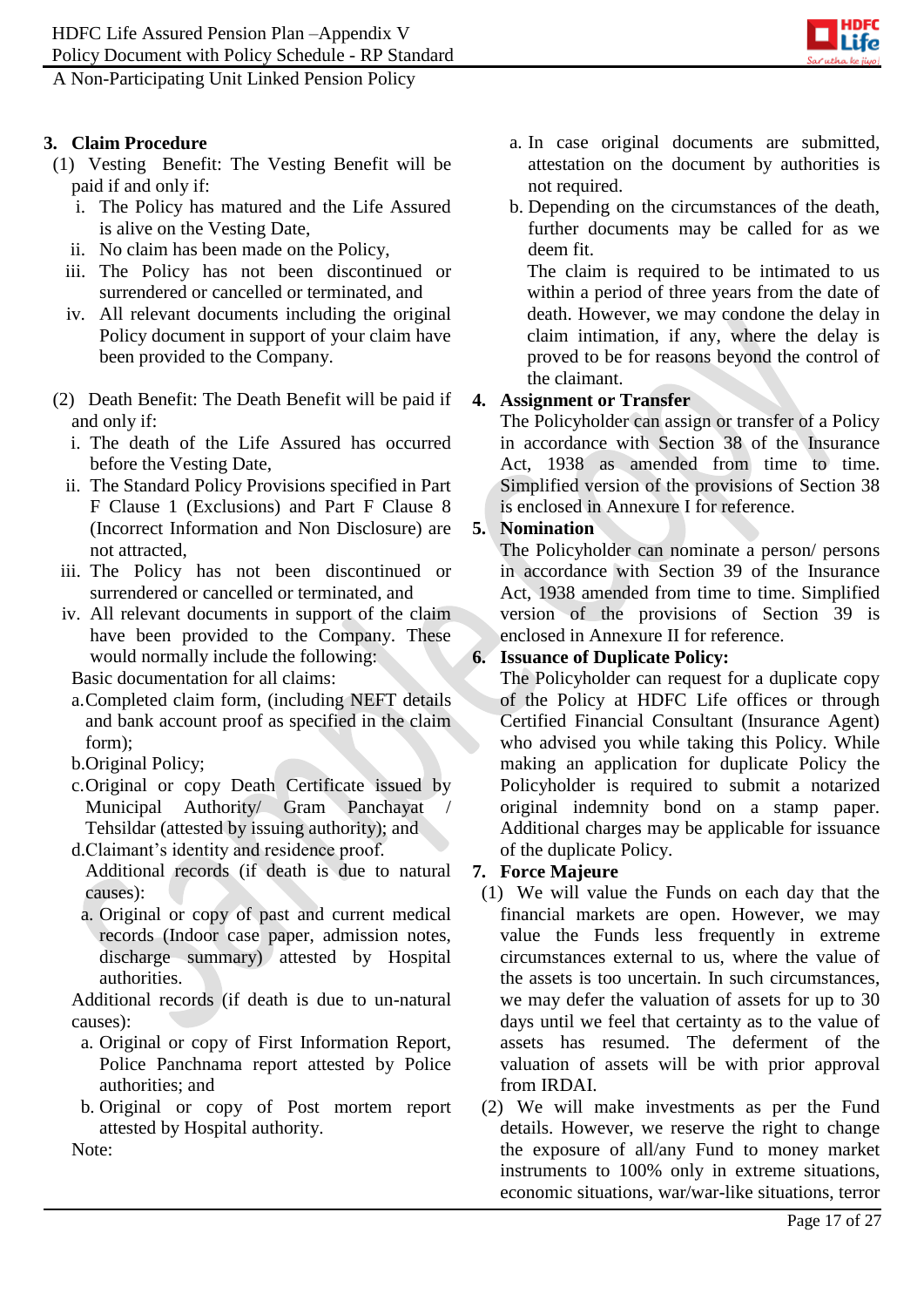A Non-Participating Unit Linked Pension Policy

situations. The same will be put back as per the base investment policy once the situation has corrected.

Some examples of extreme circumstances referred to above are:

- (i)When one or more stock exchanges which provide a basis for valuation for a substantial portion of the assets of the Fund are closed other than for ordinary holidays.
- (ii) When, as a result of political, economic, monetary or any circumstances out of our control, the disposal or valuation of the assets of the Unit Fund are not reasonable or would not reasonably be practicable without being detrimental to the interests of the remaining unit holders.
- (iii) During periods of extreme volatility of markets during which surrenders and switches would, in our opinion, be detrimental to the interests of the existing unit holders of the Fund.
- (iv) In the case of natural calamities, strikes, war, civil unrest, riots and bandhs.
- (v) In the event of any force majeure or disaster that affects our normal functioning.
- (vi) If so directed by the IRDAI.

The Policyholder shall be notified of such a situation, if it arises.

### **8. Incorrect Information and Non-Disclosure**

Fraud, misrepresentation and forfeiture would be dealt with in accordance with provisions of Section 45 of the Insurance Act 1938 as amended from time to time. Simplified version of the provisions of Section 45 is enclosed in Annexure III for reference.

### **9. Taxes**

(1) Indirect Taxes

Service Tax and Cess shall be levied as applicable. Any taxes and levies becoming applicable in future may become payable by you by any method including by levy of an additional monetary amount in addition to premium and or charges. (2) Direct Taxes

Direct Tax, if any will be deducted at the applicable rate from the payments made under the Policy, as per the provisions of the Income Tax Act, 1961 as amended from time to time.

**10. Modification, Amendment, Re-enactment of or to the Insurance laws and rules, regulations, guidelines, clarifications, circulars etc. there under**

(1) This Policy is subject to-

- (i)The Insurance Act, 1938 as amended from time to time,
- (ii) Amendments, modifications (including re-enactment) as may be made from time to time, and
- (iii) Other such relevant Regulations, Rules, Laws, Guidelines, Circulars, Enactments etc as may be introduced thereunder from time to time.
- (2) We reserve the right to change any of these Policy Provisions / terms and conditions in accordance with changes in applicable Regulations or Laws, and where required, with IRDAI's approval.
- (3) We are required to obtain prior approval from the IRDAI before making any material changes to these provisions, except for changes of regulatory / statutory nature.
- (4) We reserve the right to require submission by you of such documents and proof at all life stages of the Policy as may be necessary to meet the requirements under Anti- money Laundering/Know Your Customer norms and as may be laid down by IRDAI and other regulators from time to time.

# **11. Jurisdiction:**

This Policy shall be governed by the laws of India and the Indian Courts shall have jurisdiction to settle any disputes arising under the Policy.

# **12. Notices**

Any notice, direction or instruction given to us, under the Policy, shall be in writing and delivered by hand, post, facsimile or from registered electronic mail ID to:

HDFC Standard Life Insurance Company Limited, 11th Floor, Lodha Excelus, Apollo Mills Compound, N.M. Joshi Marg, Mahalaxmi, Mumbai - 400011.

Registered Office: Lodha Excelus, 13<sup>th</sup> Floor, Apollo Mills Compound, N.M. Joshi Marg, Mahalaxmi, Mumbai - 400011.

E-mail: service@hdfclife.com

Or such other address as may be informed by us.

Similarly, any notice, direction or instruction to be given by us, under the Policy, shall be in writing and delivered by hand, post, courier, facsimile or registered electronic mail ID to the updated address in the records of the Company.

You are requested to communicate any change in address, to the Company supported by the required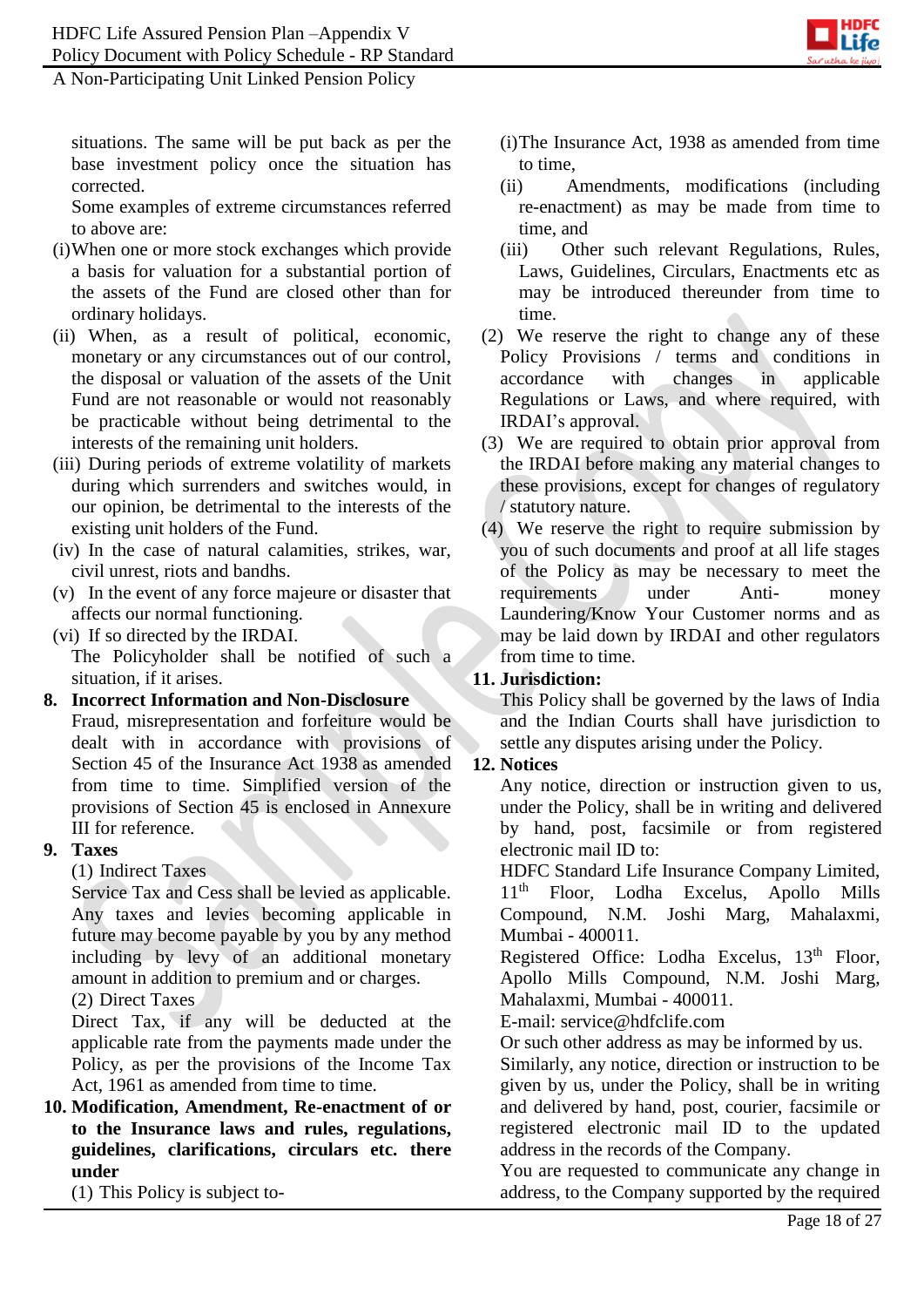

address proofs to enable the Company to carry out the change of address in its systems. The onus of intimation of change of address lies with the Policyholder. An updated contact detail of the Policyholder will ensure that correspondences from the Company are correctly addressed to the Policyholder at the latest updated address.

### **Part G - Grievance Redressal Mechanism**

- 1. Complaint Resolution Process
- i. The customer can contact us on the below mentioned address in case of any complaint/ grievance:

Grievance Redressal Officer

HDFC Standard Life Insurance Company Limited

11th Floor, LodhaExcelus, Apollo Mills Compound, N. M. Joshi Marg, Mahalaxmi, Mumbai, Maharashtra – 40001.

Helpline number: 18602679999 (Local charges apply)

E-mail: service@hdfclife.com

- ii. All grievances (Service and sales) received by the Company will be responded to within the Turn Around Time (TAT) of 14 days.
- iii. Written request or email from the registered email id is mandatory.
- iv. If required, we will investigate the complaints by taking inputs from the customer over the telephone or through personal meetings.
- v. We will issue an acknowledgement letter to the xi. If you are not satisfied with the response or do not customer within 3 working days of the receipt of complaint.
- vi. The acknowledgement that is sent to the customer has the details of the complaint number, the Policy number and the Grievance Redressal Officer's name who will be handling the complaint of the customer.
- vii. If the customer's complaint is addressed within 3 days, the resolution communication will also act as the acknowledgment of the complaint.
- viii. The final letter of resolution will offer redressal or rejection of the complaint along with the reason for doing the same.
	- ix. In case the customer is not satisfied with the decision sent to him or her, he or she may contact our Grievance Redressal Officer within 8 weeks of the receipt of the communication at any of the touch points mentioned in the document, failing

which, we will consider the complaint to be satisfactorily resolved.

x. The following is the escalation matrix in case there is no response within the prescribed timelines or if you are not satisfied with the response. The number of days specified in the below- mentioned escalation matrix will be applicable from the date of escalation.

 $\mathcal{L}$ 

| <b>Level</b>                  | <b>Designation</b>                              | <b>Response</b><br>Time |
|-------------------------------|-------------------------------------------------|-------------------------|
| 1st Level                     | Sr. Manager -<br><b>Customer Relations</b>      | 10 working<br>days      |
| 2nd Level                     | Vice President -                                | 10 working              |
| (for response)                | <b>Customer Relations</b>                       | days                    |
| not received<br>from Level 1) |                                                 |                         |
| <b>Final Level</b>            | <b>Sr. Vice President</b>                       | 3 working               |
| (for response)                | and Head Customer                               | days                    |
| not received                  | Relations &                                     |                         |
| from Level 2)                 | <b>Principal Grievance</b><br>Redressal Officer |                         |

You are requested to follow the aforementioned matrix to receive satisfactory response from us.

- receive a response from us within 14 days, you may approach the Grievance Cell of IRDAI on the following contact details:
	- IRDAI Grievance Call Centre (IGCC) TOLL FREE NO:155255
	- Email ID: complaints@irda.gov.in
	- Online- You can register your complaint online at http://www.igms.irda.gov.in/
	- Address for communication for complaints by fax/paper:

Consumer Affairs Department

Insurance Regulatory and Development Authority of India

9th floor, United India Towers, Basheerbagh Hyderabad – 500 029, Telangana State (India) Fax No: 91- 40 – 6678 9768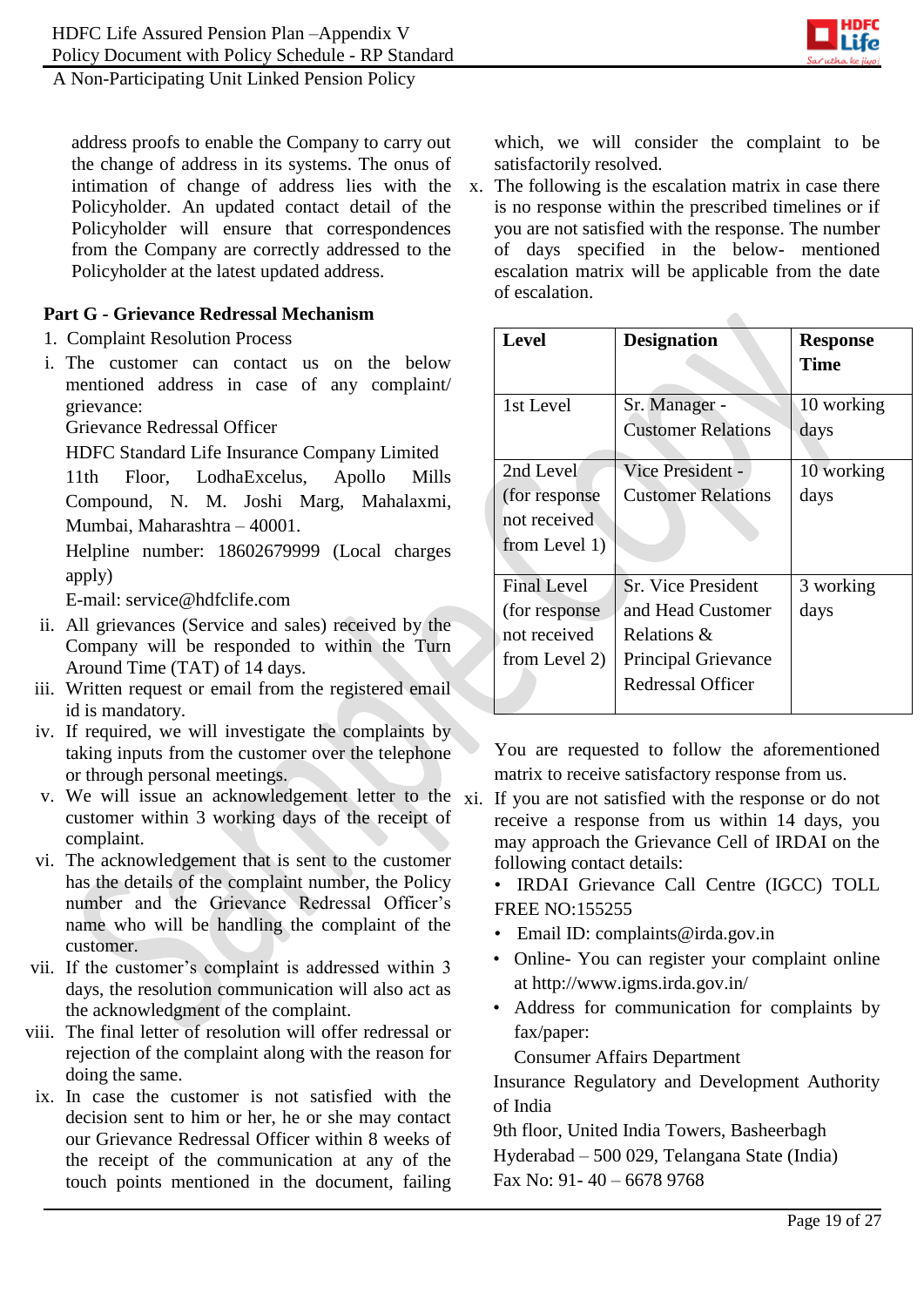2. In the event you are dissatisfied with the response provided by us, you may approach the Insurance Ombudsman in your region. The details of the existing offices of the Insurance Ombudsman are provided below. You are requested to refer to the IRDAI website at "www.irdai.gov.in" for the updated details.

|                                                 |                         | <b>BENGALU</b>      | Office of the Insurance | Karnataka               |             |
|-------------------------------------------------|-------------------------|---------------------|-------------------------|-------------------------|-------------|
| a. Details and addresses of Insurance Ombudsman |                         | <b>RU</b>           | Ombudsman,              |                         |             |
|                                                 |                         |                     | JeevanSoudha            |                         |             |
| Office of the                                   | <b>Contact Details</b>  | <b>Areas of</b>     |                         | Bldg., PID No. 57-27-   |             |
| <b>Ombudsma</b>                                 |                         | <b>Jurisdiction</b> |                         | N-19, Ground Floor,     |             |
| $\mathbf n$                                     |                         |                     |                         | 19/19, 24th Main Road,  |             |
| <b>AHMEDAB</b>                                  | Office of the Insurance | Gujarat,            |                         | JP Nagar, 1st Phase,    |             |
| AD                                              | Ombudsman,              | Dadra &             |                         | BENGALURU-              |             |
|                                                 | Jeevan Prakash          | Nagar               |                         | 560078.                 |             |
|                                                 | Building, 6th floor,    | Haveli,             |                         | Tel No: 080-            |             |
|                                                 | Tilak Marg, Relief      | Daman and           |                         | 26652049/26652048       |             |
|                                                 | Road, Ahmedabad -       | Diu                 |                         | Email:                  |             |
|                                                 | 380 001.                |                     |                         | bimalokpal.bengaluru    |             |
|                                                 | Tel.: 079 -             |                     |                         | @gbic.co.in             |             |
|                                                 | 25501201/02/05/06       |                     | <b>CHANDIGA</b>         |                         | Punjab,     |
|                                                 | Email:                  |                     | <b>RH</b>               | Office of the Insurance | Haryana,    |
|                                                 | bimalokpal.ahmedabad    |                     |                         | Ombudsman,              | Himachal    |
|                                                 | @gbic.co.in             |                     |                         | SCO No.101-103,2nd      | Pradesh,    |
| <b>BHOPAL</b>                                   | Office of the Insurance | Madhya              |                         | Floor, Batra Building,  | Jammu &     |
|                                                 | Ombudsman,              | Pradesh &           |                         | Sector 17-D,            | Kashmir,    |
|                                                 | 2nd Floor, JanakVihar   | Chhattisgarh        |                         | CHANDIGARH-160          | Chandigarh  |
|                                                 | Complex, 6, Malviya     |                     |                         | 017.                    |             |
|                                                 | Nagar, Opp. Airtel      |                     |                         | Tel.: 0172 - 2706196 /  |             |
|                                                 | Office,                 |                     |                         | 2706468 Fax: 0172-      |             |
|                                                 | Near New Market,        |                     |                         | 2708274                 |             |
|                                                 | BHOPAL-462 003.         |                     |                         | Email:                  |             |
|                                                 | Tel.:- 0755-            |                     |                         | bimalokpal.chandigarh   |             |
|                                                 | 2769201/9202 Fax:       |                     |                         | @gbic.co.in             |             |
|                                                 | 0755-2769203            |                     | <b>CHENNAI</b>          | Office of the Insurance | Tamil Nadu, |
|                                                 | Email:                  |                     |                         | Ombudsman,              | Pondicherry |
|                                                 | bimalokpal.bhopal@gb    |                     |                         | Fathima Akhtar Court,   | Town and    |
|                                                 | ic.co.in                |                     |                         | 4th Floor, 453 (old     | Karaikal    |
| <b>BHUBANES</b>                                 | Office of the Insurance | Orissa              |                         | 312),                   | (which are  |
| <b>HWAR</b>                                     | Ombudsman,              |                     |                         | Anna Salai,             | part of     |
|                                                 | 62, Forest Park,        |                     |                         | Teynampet,              | Pondicherry |
|                                                 | BHUBANESHWAR-           |                     |                         | CHENNAI-600 018.        |             |



751 009.

2596429 Email:

ar@gbic.co.in

Tel.: 0674 - 2596461 /2596455Fax : 0674-

bimalokpal.bhubanesw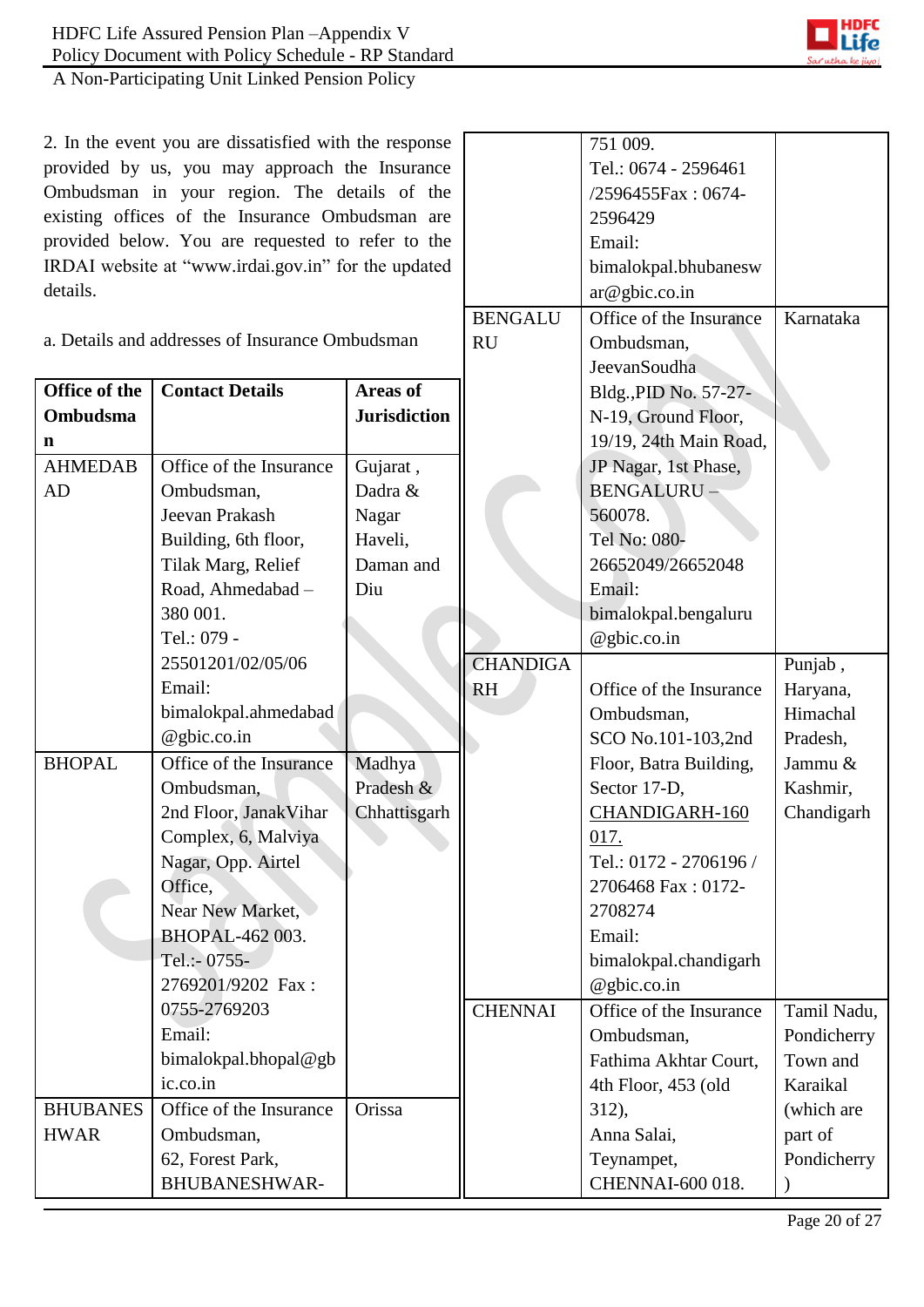

A Non-Participating Unit Linked Pension Policy

|                | Tel.:- 044-24333668     |              |                | Email:                  |                |
|----------------|-------------------------|--------------|----------------|-------------------------|----------------|
|                | /24335284 Fax: 044-     |              |                | bimalokpal.hyderabad    |                |
|                | 24333664                |              |                | @gbic.co.               |                |
|                | Email:                  |              | <b>JAIPUR</b>  | Office of the Insurance | Rajasthan      |
|                | bimalokpal.chennai@g    |              |                | Ombudsman,              |                |
|                | bic.co.in               |              |                | Ground Floor,           |                |
| <b>NEW</b>     | Office of the Insurance | Delhi        |                | JeevanNidhi II,         |                |
| <b>DELHI</b>   | Ombudsman,              |              |                | Bhawani Singh Road,     |                |
|                | 2/2 A, Universal        |              |                | JAIPUR - 302005.        |                |
|                | Insurance Bldg., Asaf   |              |                | Tel: 0141-2740363       |                |
|                | Ali Road,               |              |                | Email:                  |                |
|                | NEW DELHI-110 002.      |              |                | bimalokpal.jaipur@gbi   |                |
|                | Tel.: 011 - 23239633 /  |              |                | c.co.in                 |                |
|                | 23237532 Fax: 011-      |              | <b>ERNAKUL</b> | Office of the Insurance | Kerala,        |
|                | 23230858                |              | AM             | Ombudsman,              | Lakshadwee     |
|                | Email:                  |              |                | 2nd Floor, 2nd Floor,   | $p$ , Mahe – a |
|                | bimalokpal.delhi@gbic   |              |                | Pulinat Bldg., Opp.     | part of        |
|                | .co.in                  |              |                | Cochin Shipyard, M.G.   | Pondicherry    |
| <b>GUWAHAT</b> | Office of the Insurance | Assam,       |                | Road,                   |                |
| I              | Ombudsman,              | Meghalaya,   |                | ERNAKULAM-682           |                |
|                | "JeevanNivesh", 5th     | Manipur,     |                | 015.                    |                |
|                | Floor, Nr. Panbazar     | Mizoram,     |                | Tel: 0484-              |                |
|                | over bridge, S.S.       | Arunachal    |                | 2358759/2359338 Fax     |                |
|                | Road,                   | Pradesh,     |                | : 0484-2359336          |                |
|                | <b>GUWAHATI-781 001</b> | Nagaland     |                | Email:                  |                |
|                | (ASSAM).                | and Tripura  |                | bimalokpal.ernakulam    |                |
|                | Tel.:- 0361-2132204/5   |              |                | @gbic.co.in             |                |
|                | Fax: 0361-2732937       |              | <b>KOLKATA</b> | Office of the Insurance | West Bengal    |
|                | Email:                  |              |                | Ombudsman,              | , Andaman      |
|                | bimalokpal.guwahati@    |              |                | Hindustan Building.     | & Nicobar      |
|                | gbic.co.in              |              |                | Annexe, 4th Floor,      | Islands,       |
| <b>HYDERAB</b> | Office of the Insurance | Andhra       |                | C.R.Avenue,             | Sikkim         |
| AD             | Ombudsman,              | Pradesh,     |                | <b>KOLKATA - 700072</b> |                |
|                | 6-2-46, 1st Floor,      | Telangana,   |                | Tel No: 033-            |                |
|                | Moin Court, Lane Opp.   | Yanam and    |                | 22124339/22124346       |                |
|                | <b>Saleem Function</b>  | part of      |                | Fax: 22124341           |                |
|                | Palace, A.C. Guards,    | Territory of |                | Email:                  |                |
|                | Lakdi-Ka-Pool,          | Pondicherry  |                | bimalokpal.kolkata@g    |                |
|                | HYDERABAD-500           |              |                | bic.co.in               |                |
|                | 004.                    |              | <b>LUCKNOW</b> | Office of the Insurance | Districts of   |
|                | Tel: 040-               |              |                | Ombudsman,              | Uttar          |
|                | 65504123/23312122       |              |                | JeevanBhawan, Phase-    | Pradesh:       |
|                | Fax: 040-23376599       |              |                | 2,                      | Laitpur,       |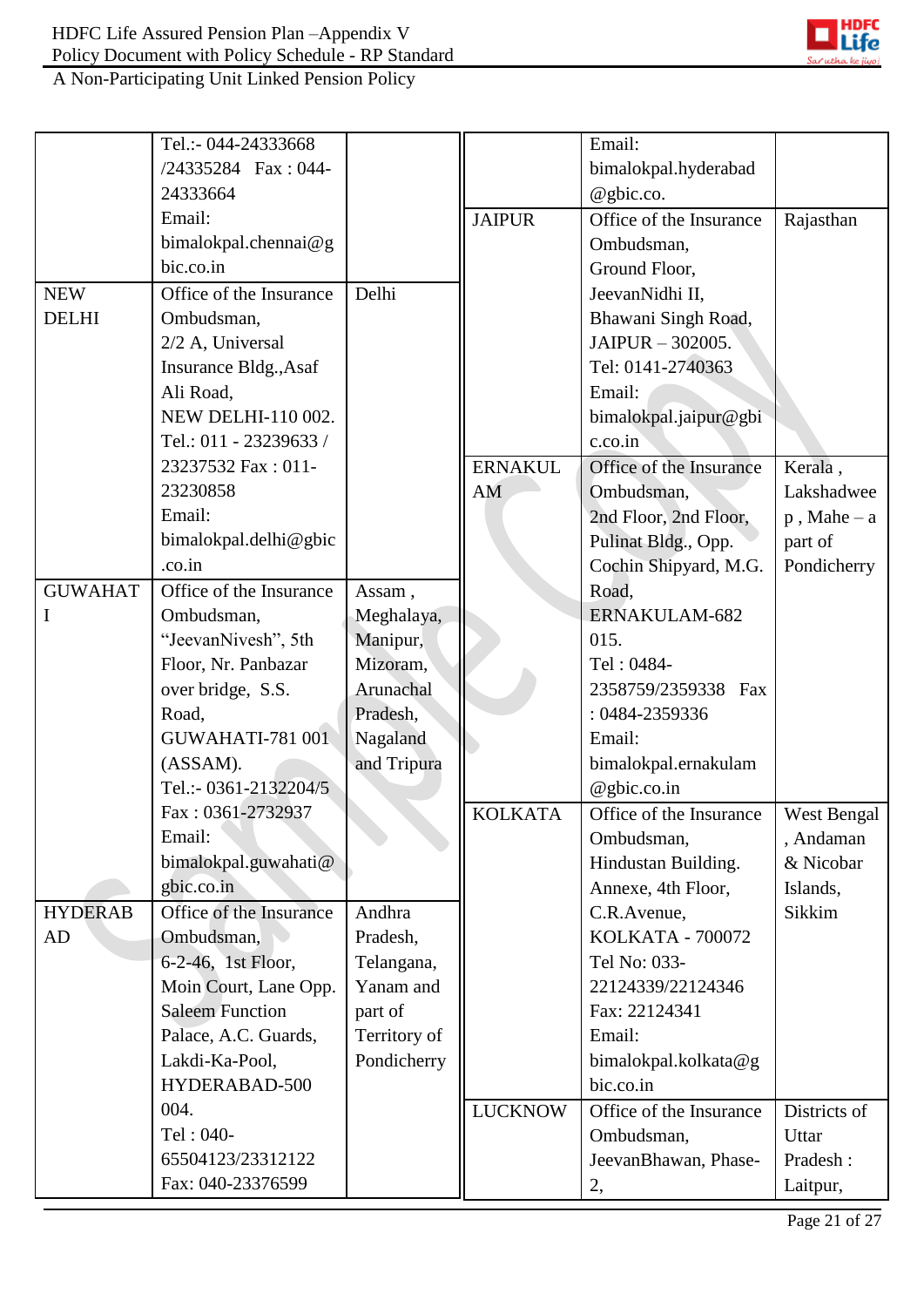

| 6th Floor, Nawal    | Jhansi,      |               |                         | Ballia,      |
|---------------------|--------------|---------------|-------------------------|--------------|
| Kishore             | Mahoba,      |               |                         | Sidharathna  |
| Road, Hazaratganj,  | Hamirpur,    |               |                         | gar          |
| LUCKNOW-226 001.    | Banda,       | <b>MUMBAI</b> | Office of the Insurance | Goa,         |
| Tel: 0522 -         | Chitrakoot,  |               | Ombudsman,              | Mumbai       |
| 2231331/2231330     | Allahabad,   |               | 3rd Floor,              | Metropolita  |
| Fax: 0522-2231310   | Mirzapur,    |               | JeevanSevaAnnexe, S.    | n Region     |
| Email:              | Sonbhabdra,  |               | V. Road,                | excluding    |
| bimalokpal.lucknow@ | Fatehpur,    |               | Santacruz(W),           | Navi         |
| gbic.co.in          | Pratapgarh,  |               | MUMBAI-400 054.         | Mumbai &     |
|                     | Jaunpur, Var |               | Tel: 022-               | Thane        |
|                     | anasi,       |               | 26106960/26106552       |              |
|                     | Gazipur,     |               | Fax: 022-26106052       |              |
|                     | Jalaun,      |               | Email:                  |              |
|                     | Kanpur,      |               | bimalokpal.mumbai@g     |              |
|                     | Lucknow,     |               | bic.co.in               |              |
|                     | Unnao,       |               | Office of the Insurance | Bihar and    |
|                     | Sitapur,     |               | Ombudsman,              | Jharkhand    |
|                     | Lakhimpur,   | <b>PATNA</b>  | 1st Floor, Kalpana      |              |
|                     | Bahraich,    |               | Arcade Building,        |              |
|                     | Barabanki,   |               | Bazar Samiti Road,      |              |
|                     | Raebareli,   |               | Bahadurpur,             |              |
|                     | Sravasti,    |               | PATNA - 800006          |              |
|                     | Gonda,       |               | Tel No: 0612-2680952    |              |
|                     | Faizabad,    |               | Email id:               |              |
|                     | Amethi,      |               | bimalokpal.patna@gbi    |              |
|                     | Kaushambi,   |               | c.co.in.                |              |
|                     | Balrampur,   |               | Office of the Insurance | State of     |
|                     | Basti,       | <b>NOIDA</b>  | Ombudsman,              | Uttaranchal  |
|                     | Ambedkarna   |               | 4th Floor,              | and the      |
|                     | gar,         |               | BhagwanSahai Palace,    | following    |
|                     | Sultanpur,   |               | Main Road, Naya         | Districts of |
|                     | Maharajgan   |               | Bans, Sector-15,        | Uttar        |
|                     | g,           |               | NOIDA - 201301.         | Pradesh:     |
|                     | Santkabirna  |               | Tel: 0120-              | Agra,        |
|                     | gar,         |               | 2514250/51/53           | Aligarh,     |
|                     | Azamgarh,    |               | Email:                  | Bagpat,      |
|                     | Kushinagar,  |               | bimalokpal.noida@gbi    | Bareilly,    |
|                     | Gorkhpur,    |               | c.co.in                 | Bijnor,      |
|                     | Deoria,      |               |                         | Budaun,      |
|                     | Mau,         |               |                         | Bulandsheha  |
|                     | Ghazipur,    |               |                         | r, Etah,     |
|                     | Chandauli,   |               |                         | Kanooj,      |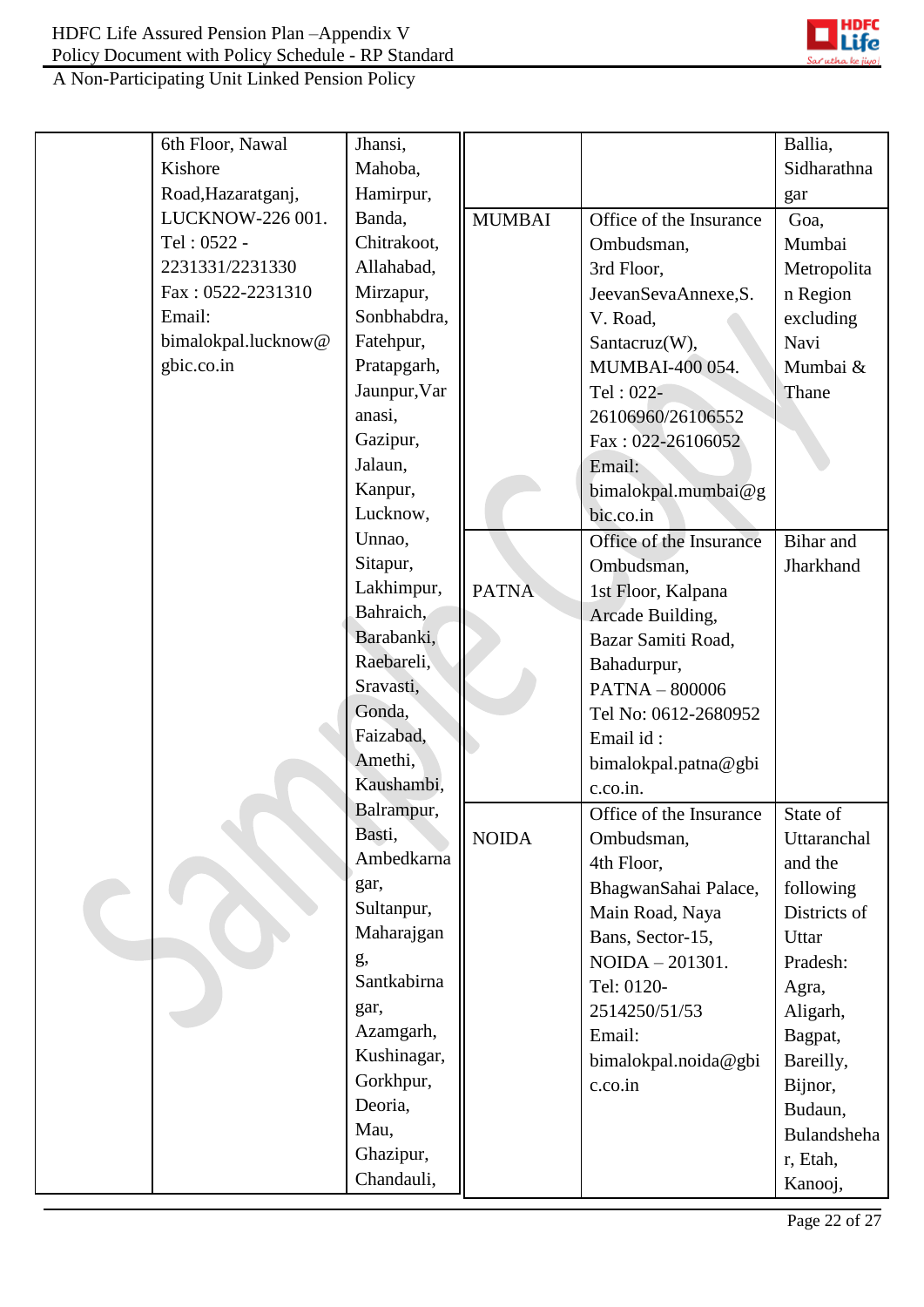

|             |                         | Mainpuri,    | (iii) any dispute in regard to Premium paid or payable   |  |  |
|-------------|-------------------------|--------------|----------------------------------------------------------|--|--|
|             |                         | Mathura,     | in terms of the Policy;                                  |  |  |
|             |                         | Meerut,      | (iv) any dispute on the legal construction of the Policy |  |  |
|             |                         | Moradabad,   | insofar as such disputes relate to claims;               |  |  |
|             |                         | Muzaffarnag  | (v) delay in settlement of claims;                       |  |  |
|             |                         | ar, Oraiyya, | (vi) non issue of any insurance document to customers    |  |  |
|             |                         | Pilibhit,    | after receipt of Premium.                                |  |  |
|             |                         | Etawah,      | c. Manner in which complaint is to be made -             |  |  |
|             |                         | Farrukhabad  | (i) Policyholder who has a grievance against the         |  |  |
|             |                         | , Firozbad,  | Company, may himself or through his legal heirs          |  |  |
|             |                         | Gautambodh   | make a complaint in writing to the Ombudsman             |  |  |
|             |                         | anagar,      | within whose jurisdiction the branch or office of the    |  |  |
|             |                         | Ghaziabad,   | Company complained against is located.                   |  |  |
|             |                         | Hardoi,      | (ii) The complaint shall be in writing duly signed by    |  |  |
|             |                         | Shahjahanpu  | the complainant or through his legal heirs and shall     |  |  |
|             |                         | r, Hapur,    | state clearly the name and address of the                |  |  |
|             |                         | Shamli,      | complainant, the name of the branch or office of         |  |  |
|             |                         | Rampur,      | the Company against which the complaint is made,         |  |  |
|             |                         | Kashganj,    | the fact giving rise to complaint supported by           |  |  |
|             |                         | Sambhal,     | documents, if any, relied on by the complainant,         |  |  |
|             |                         | Amroha,      | the nature and extent of the loss caused to the          |  |  |
|             |                         | Hathras,     | complainant and the relief sought from the               |  |  |
|             |                         | Kanshiramn   | Ombudsman.                                               |  |  |
|             |                         | agar,        | (iii) No complaint to the Ombudsman shall lie unless -   |  |  |
|             |                         | Saharanpur   | The complainant had before making a<br>(a)               |  |  |
| <b>PUNE</b> | Office of the Insurance | Maharashtra  | complaint to the Ombudsman made a written                |  |  |
|             | Ombudsman,              | Area of      | representation to the Company named in the               |  |  |
|             | 3rd Floor,              | Navi         | complaint and either the Company had                     |  |  |
|             | JeevanDarshan, N.C.     | Mumbai and   | rejected the complaint or the complainant had            |  |  |
|             | Kelkar Road,            | Thane        | not received any reply within a period of one            |  |  |
|             | Narayanpet              | excluding    | month after the Company received his                     |  |  |
|             | PUNE - 411030.          | Mumbai       | representation or the complainant is not                 |  |  |
|             | Tel: 020-32341320       | Metropolita  | satisfied with the reply given to him by the             |  |  |
|             | Email:                  | n Region     | Company;                                                 |  |  |
|             | Bimalokpal.pune@gbic    |              | The complaint is made not later than one year<br>(b)     |  |  |
|             | .co.in                  |              | the<br>Company had rejected<br>after<br>the              |  |  |
|             |                         |              | representation or sent its final reply on the            |  |  |

b. Power of Ombudsman-

The Ombudsman may receive and consider-

(i) complaints under rule 13 of Redressal of Public Grievances Rules , 1998;

(ii) any partial or total repudiation of claims by the Company;

representation of the complainant; and (c) The complaint is not on the same subject-

**Annexure I**

pending or were so earlier.

matter, for which any proceedings before any court, or Consumer Forum or arbitrator is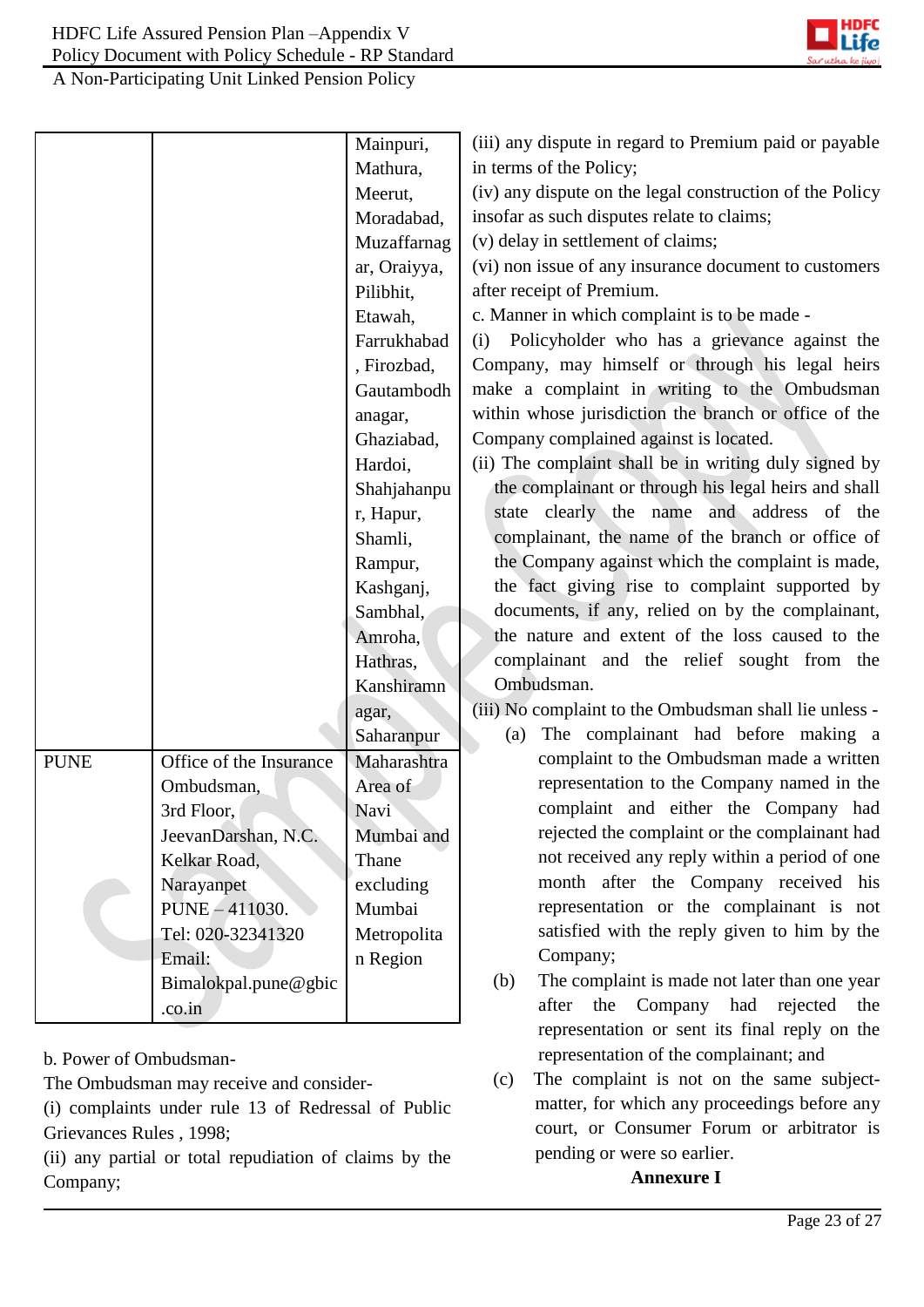

# **Section 38 - Assignment or Transfer of Insurance Policies**

Assignment or transfer of a policy should be in accordance with Section 38 of the Insurance Act, 1938 as amended by Insurance Laws (Amendment) Act, 2015. The extant provisions in this regard are as follows:

- (1) This policy may be transferred/assigned, wholly or in part, with or without consideration.
- (2) An Assignment may be effected in a policy by an endorsement upon the policy itself or by a separate instrument under notice to the Insurer.
- (3) The instrument of assignment should indicate the fact of transfer or assignment and the reasons for the assignment or transfer, antecedents of the assignee and terms on which assignment is made.
- (4) The assignment must be signed by the transferor or assignor or duly authorized agent and attested by at least one witness.
- (5) The transfer or assignment shall not be operative as against an insurer until a notice in writing of the transfer or assignment and either the said endorsement or instrument itself or copy there of certified to be correct by both transferor and transferee or their duly authorised agents have been delivered to the insurer.
- (6) Fee to be paid for assignment or transfer can be specified by the Authority through Regulations.
- (7) On receipt of notice with fee, the insurer should Grant a written acknowledgement of receipt of notice. Such notice shall be conclusive evidence against the insurer of duly receiving the notice.
- (8) If the insurer maintains one or more places of business, such notices shall be delivered only at the place where the policy is being serviced.
- (9) The insurer may accept or decline to act upon any transfer or assignment or endorsement, if it has sufficient reasons to believe that it is (a) not bonafide or (b) not in the interest of the policyholder or (c) not in public interest or (d) is for the purpose of trading of the insurance policy.
- (10) Before refusing to act upon endorsement, the Insurer should record the reasons in writing and communicate the same in writing to Policyholder within 30 days from the date of policyholder giving a notice of transfer or assignment.
- (11) In case of refusal to act upon the endorsement by the Insurer, any person aggrieved by the refusal may prefer a claim to IRDAI within 30 days of receipt of the refusal letter from the Insurer.
- (12) The priority of claims of persons interested in an insurance policy would depend on the date on which the notices of assignment or transfer is delivered to the insurer; where there are more than one instruments of transfer or assignment, the priority will depend on dates of delivery of such notices. Any dispute in this regard as to priority should be referred to Authority.
- (13) Every assignment or transfer shall be deemed to be absolute assignment or transfer and the assignee or transferee shall be deemed to be absolute assignee or transferee, except

a. where assignment or transfer is subject to terms and conditions of transfer or assignment OR

b. where the transfer or assignment is made upon condition that

i. the proceeds under the policy shall become payable to policyholder or nominee(s) in the event of assignee or transferee dying before the insured OR

ii. the insured surviving the term of the policy Such conditional assignee will not be entitled to obtain a loan on policy or surrender the policy. This provision will prevail notwithstanding any law or custom having force of law which is contrary to the above position.

- (14) In other cases, the insurer shall, subject to terms and conditions of assignment, recognize the transferee or assignee named in the notice as the absolute transferee or assignee and such person
	- a. shall be subject to all liabilities and equities to which the transferor or assignor was subject to at the date of transfer or assignment and
	- b. may institute any proceedings in relation to the policy
	- c. obtain loan under the policy or surrender the policy without obtaining the consent of the transferor or assignor or making him a party to the proceedings
- (15) Any rights and remedies of an assignee or transferee of a life insurance policy under an assignment or transfer effected before commencement of the Insurance Laws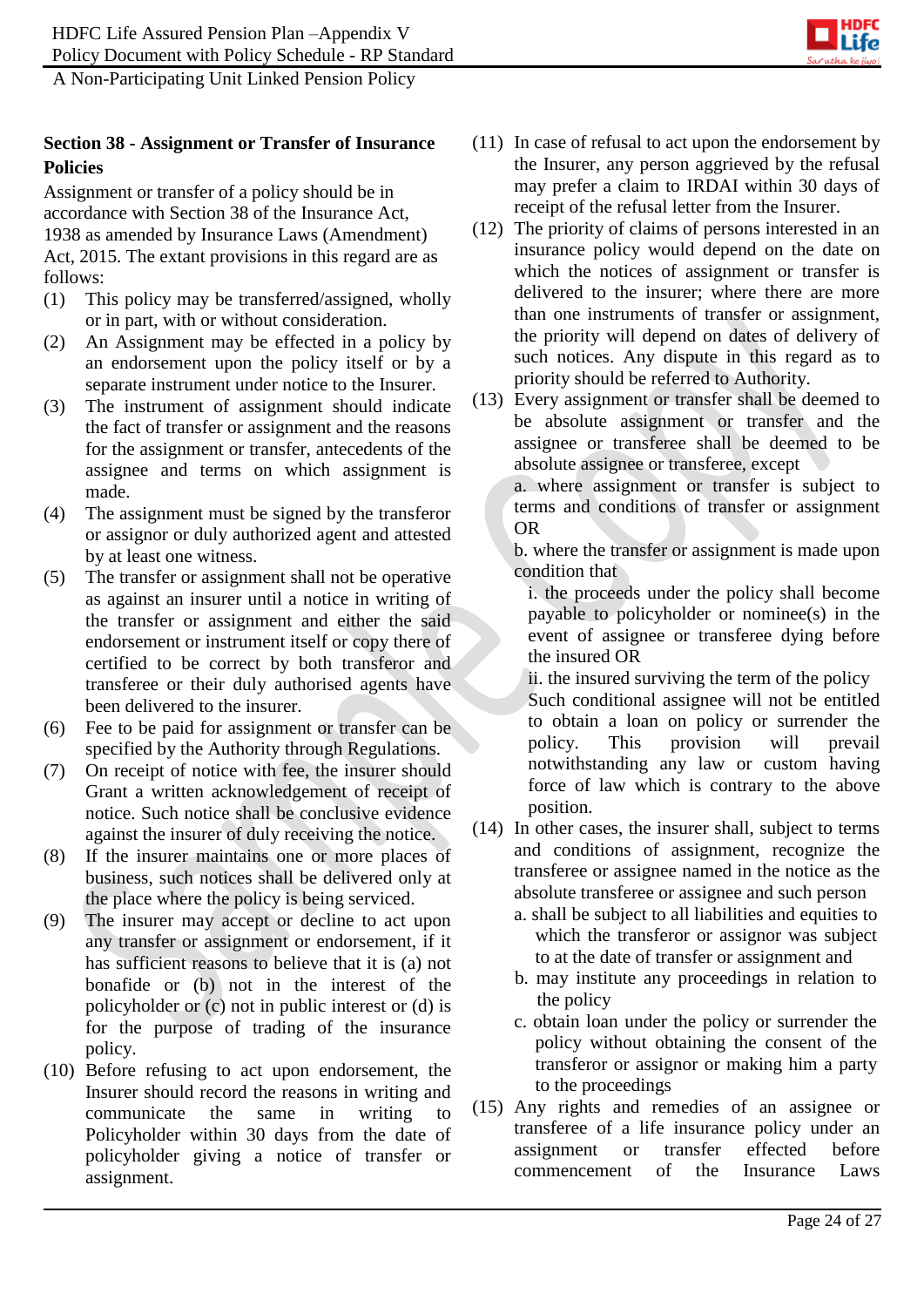

(Amendment) Act, 2015 shall not be affected by this section.

*[Disclaimer: This is not a comprehensive list of amendments of Insurance Laws (Amendment) Act, 2015 and only a simplified version prepared for general information. Policy Holders are advised to refer to Insurance Laws (Amendment) Act, 2015 for complete and accurate details.]*

### **Annexure II**

## **Section 39 - Nomination by policyholder**

Nomination of a life insurance Policy is as below in accordance with Section 39 of the Insurance Act, 1938 as amended by Insurance Laws (Amendment) Act, 2015 dated 23.03.2015. The extant provisions in this regard are as follows:

- 1) The policyholder of a life insurance on his own life may nominate a person or persons to whom money secured by the policy shall be paid in the event of his death.
- 2) Where the nominee is a minor, the policyholder may appoint any person to receive the money secured by the policy in the event of policyholder's death during the minority of the nominee. The manner of appointment to be laid down by the insurer.
- 3) Nomination can be made at any time before the maturity of the policy.
- 4) Nomination may be incorporated in the text of the policy itself or may be endorsed on the policy communicated to the insurer and can be registered by the insurer in the records relating to the policy.
- 5) Nomination can be cancelled or changed at any time before policy matures, by an endorsement or a further endorsement or a will as the case may be.
- 6) A notice in writing of Change or Cancellation of nomination must be delivered to the insurer for the insurer to be liable to such nominee. Otherwise, insurer will not be liable if a bonafide payment is made to the person named in the text of the policy or in the registered records of the insurer.
- 7) Fee to be paid to the insurer for registering change or cancellation of a nomination can be specified by the Authority through Regulations.
- 8) On receipt of notice with fee, the insurer should grant a written acknowledgement to the policyholder of having registered a nomination or cancellation or change thereof.
- 9) A transfer or assignment made in accordance with Section 38 shall automatically cancel the

nomination except in case of assignment to the insurer or other transferee or assignee for purpose of loan or against security or its reassignment after repayment. In such case, the nomination will not get cancelled to the extent of insurer's or transferee's or assignee's interest in the policy. The nomination will get revived on repayment of the loan.

- 10) The right of any creditor to be paid out of the proceeds of any policy of life insurance shall not be affected by the nomination.
- 11) In case of nomination by policyholder whose life is insured, if the nominees die before the policyholder, the proceeds are payable to policyholder or his heirs or legal representatives or holder of succession certificate.
- 12) In case nominee(s) survive the person whose life is insured, the amount secured by the policy shall be paid to such survivor(s).
- 13) Where the policyholder whose life is insured nominates his (a) parents or (b) spouse or (c) children or (d) spouse and children (e) or any of them; the nominees are beneficially entitled to the amount payable by the insurer to the policyholder unless it is proved that policyholder could not have conferred such beneficial title on the nominee having regard to the nature of his title.
- 14) If nominee(s) die after the policyholder but before his share of the amount secured under the policy is paid, the share of the expired nominee(s) shall be payable to the heirs or legal representative of the nominee or holder of succession certificate of such nominee(s).
- 15) The provisions of sub-section 7 and 8 (13 and 14 above) shall apply to all life insurance policies maturing for payment after the commencement of Insurance Laws (Amendment) Act, 2015(i.e 23.03.2015).
- 16) If policyholder dies after maturity but the proceeds and benefit of the policy has not been paid to him because of his death, his nominee(s) shall be entitled to the proceeds and benefit of the policy.
- 17) The provisions of Section 39 are not applicable to any life insurance policy to which Section 6 of Married Women's Property Act, 1874 applies or has at any time applied except where before or after Insurance Laws (Amendment) Act, 2015 a nomination is made in favour of spouse or children or spouse and children whether or not on the face of the policy it is mentioned that it is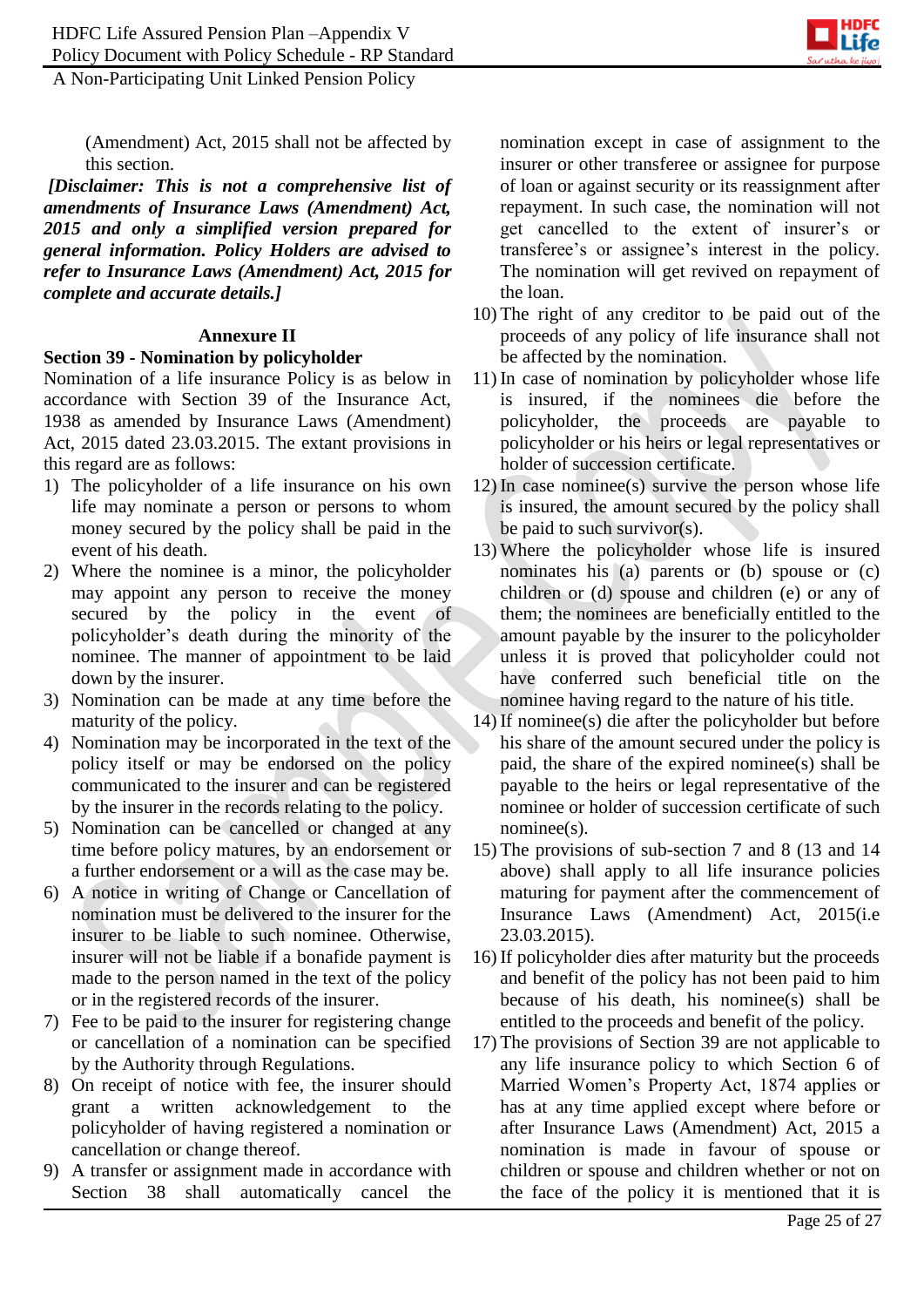

made under Section 39. Where nomination is intended to be made to spouse or children or spouse and children under Section 6 of MWP Act, it should be specifically mentioned on the policy. In such a case only, the provisions of Section 39 will not apply.

*[Disclaimer: This is not a comprehensive list of amendments of Insurance Laws (Amendment) Act, 2015 and only a simplified version prepared for general information. Policy Holders are advised to refer to Insurance Laws (Amendment) Act, 2015 dated 23.03.2015 for complete and accurate details.*

#### **Annexure III**

#### **Section 45 – Policy shall not be called in question on the ground of mis-statement after three years**

Provisions regarding policy not being called into question in terms of Section 45 of the Insurance Act, 1938, as amended by Insurance Laws (Amendment) Act, 2015 dated 23.03.2015 are as follows:

- 1) No Policy of Life Insurance shall be called in question on any ground whatsoever after expiry of 3 yrs from
	- a. the date of issuance of policy or
	- b. the date of commencement of risk or
	- c. the date of revival of policy or
	- d. the date of rider to the policy
	- whichever is later.
- 2) On the ground of fraud, a policy of Life Insurance may be called in question within 3 years from
	- a. the date of issuance of policy or
	- b. the date of commencement of risk or
	- c. the date of revival of policy or
	- d. the date of rider to the policy

whichever is later.

For this, the insurer should communicate in writing to the insured or legal representative or nominee or assignees of insured, as applicable, mentioning the ground and materials on which such decision is based.

3) Fraud means any of the following acts committed by insured or by his agent, with the intent to deceive the insurer or to induce the insurer to issue a life insurance policy:

a. The suggestion, as a fact of that which is not true and which the insured does not believe to be true;

b. The active concealment of a fact by the insured having knowledge or belief of the fact;

c. Any other act fitted to deceive; and

d. Any such act or omission as the law specifically declares to be fraudulent.

- 4) Mere silence is not fraud unless, depending on circumstances of the case, it is the duty of the insured or his agent keeping silence to speak or silence is in itself equivalent to speak.
- 5) No Insurer shall repudiate a life insurance Policy on the ground of Fraud, if the Insured / beneficiary can prove that the misstatement was true to the best of his knowledge and there was no deliberate intention to suppress the fact or that such misstatement of or suppression of material fact are within the knowledge of the insurer. Onus of disproving is upon the policyholder, if alive, or beneficiaries.
- 6) Life insurance Policy can be called in question within 3 years on the ground that any statement of or suppression of a fact material to expectancy of life of the insured was incorrectly made in the proposal or other document basis which policy was issued or revived or rider issued. For this, the insurer should communicate in writing to the insured or legal representative or nominee or assignees of insured, as applicable, mentioning the ground and materials on which decision to repudiate the policy of life insurance is based.
- 7) In case repudiation is on ground of mis-statement and not on fraud, the premium collected on policy till the date of repudiation shall be paid to the insured or legal representative or nominee or assignees of insured, within a period of 90 days from the date of repudiation.
- 8) Fact shall not be considered material unless it has a direct bearing on the risk undertaken by the insurer. The onus is on insurer to show that if the insurer had been aware of the said fact, no life insurance policy would have been issued to the insured.
- 9) The insurer can call for proof of age at any time if he is entitled to do so and no policy shall be deemed to be called in question merely because the terms of the policy are adjusted on subsequent proof of age of life insured. So, this Section will not be applicable for questioning age or adjustment based on proof of age submitted subsequently.

*[Disclaimer: This is not a comprehensive list of amendments of Insurance Laws (Amendment) Act, 2015 and only a simplified version prepared for*